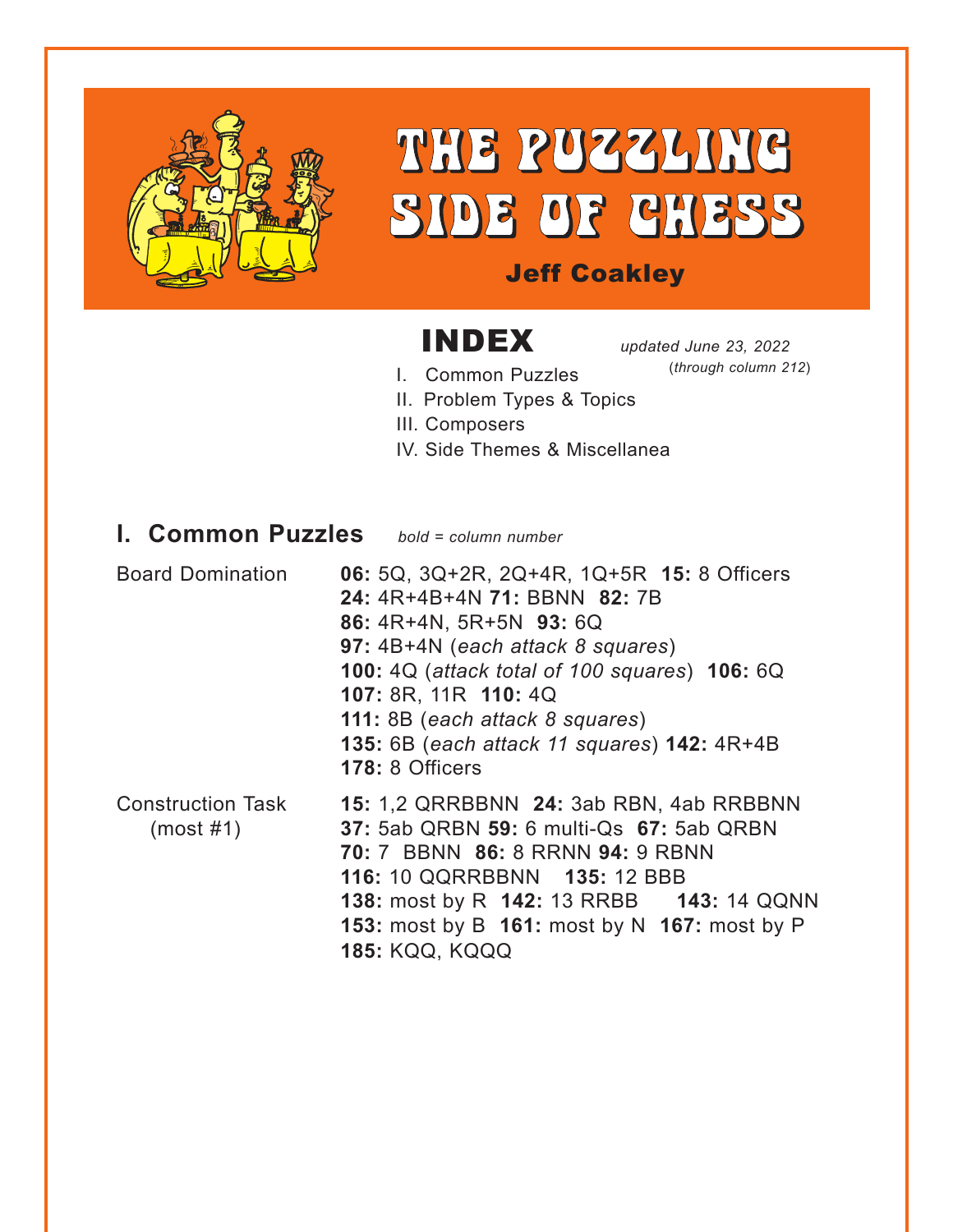| <b>Construction Task</b><br>(other) | 93: K+9Q vs. K+9Q no captures<br>106: no mate, max Qs<br>110: K+maxQs vs K, unique mate in 1<br>116: 11 no mate, max pieces<br>127: 11 no mate, max pieces 145: 11<br><b>149: DR longest inevitable stalemate</b><br>176: DR max moves 178: DR max moves<br>185: max get out of check 190: max disco checks<br><b>193: max consecutive disco checks</b><br><b>195:</b> max consecutive disco checks                                                                                                                                                                                                                                                                                                                                                                                                                                                                                                                                                                                                                                                                                   |
|-------------------------------------|---------------------------------------------------------------------------------------------------------------------------------------------------------------------------------------------------------------------------------------------------------------------------------------------------------------------------------------------------------------------------------------------------------------------------------------------------------------------------------------------------------------------------------------------------------------------------------------------------------------------------------------------------------------------------------------------------------------------------------------------------------------------------------------------------------------------------------------------------------------------------------------------------------------------------------------------------------------------------------------------------------------------------------------------------------------------------------------|
| Cyclotron                           | 55: 1-6 61: 7 74: 8-15 89: 16-22 92: 23-29<br>94: 37 95: 30-36 98: 38 119: 39-42<br>126: 43-47 128: 48-52 130: 53-57 132: 58-62<br>138: 63 174: 64 177: 65-70 178: 71-72<br>180: 73-78 183: 79-84 195: helpmate 196: 85-92<br>205: 93-98                                                                                                                                                                                                                                                                                                                                                                                                                                                                                                                                                                                                                                                                                                                                                                                                                                              |
| Defensive Loop                      | 15: 1 eight officers 18: 2 eight officers<br>24: 4R+4B+4N 36: 16 pieces 59: 14Q<br>67: KQRBN (non-loop) 70: BBNN 71: 4B+4N<br>82: 12B 86: 8R+8N 140: 32N 142: 7R+7B<br>143: 6Q+6N 147: 5R+5B+5N, 6R+6B+6N<br><b>151: 31K, 6KR, 8KB, 10KB, 8KN, 9KN, 10KN</b><br>155: 16R, 14Q, 32N 156: QB, QR, KQ, KR, KB<br>158: QRB, KQR, KQB, KRB, KBP 160: KQRB,<br>KQBP, KRBP, KQRBP 162: BN, RP, NP<br>164: QRN, QBN, KQN, KRB, KRN, KBN<br>166: KRP, QNP, RBP, RNP, KNP, BNP<br>168: QRBN, KQRN, KQBN, KRBN, KQRBN<br>170: KBNP, KRBP, RBNP, KRNP, KQNP, QRNP,<br>QBNP, KRBNP, KQRNP, KQBNP, QRBNP,<br>KQRBNP 172: KB, KP, KBP, BP, QR, QB, QBP,<br>KRB, KRN, KBN, RBN, KRBN, KRBNP<br>179: NP, RP, QRN, QBN, KQN, QRBN, KQRN,<br>KQBN, KQRBN, KQRBNP, 3-4-5 pieces with P<br>181: 16 pieces, eight officers, 10B+10N<br>multi KQRBN, multi KQRBBN, multi KRRBBNN,<br>multi KQRRBBNN 184: multi QRBN multi RRBB<br>multi RRNN multi BBNN multi RBN<br>198: multi KQRBNP, KQRBBNP, mixed 4R4B4N,<br>KB, KR, KQ, QB, KBP, KQR, KRB, QRB, KQBP,<br>KRBP, QRBP, KQRBP, max K, max N, max P, max B |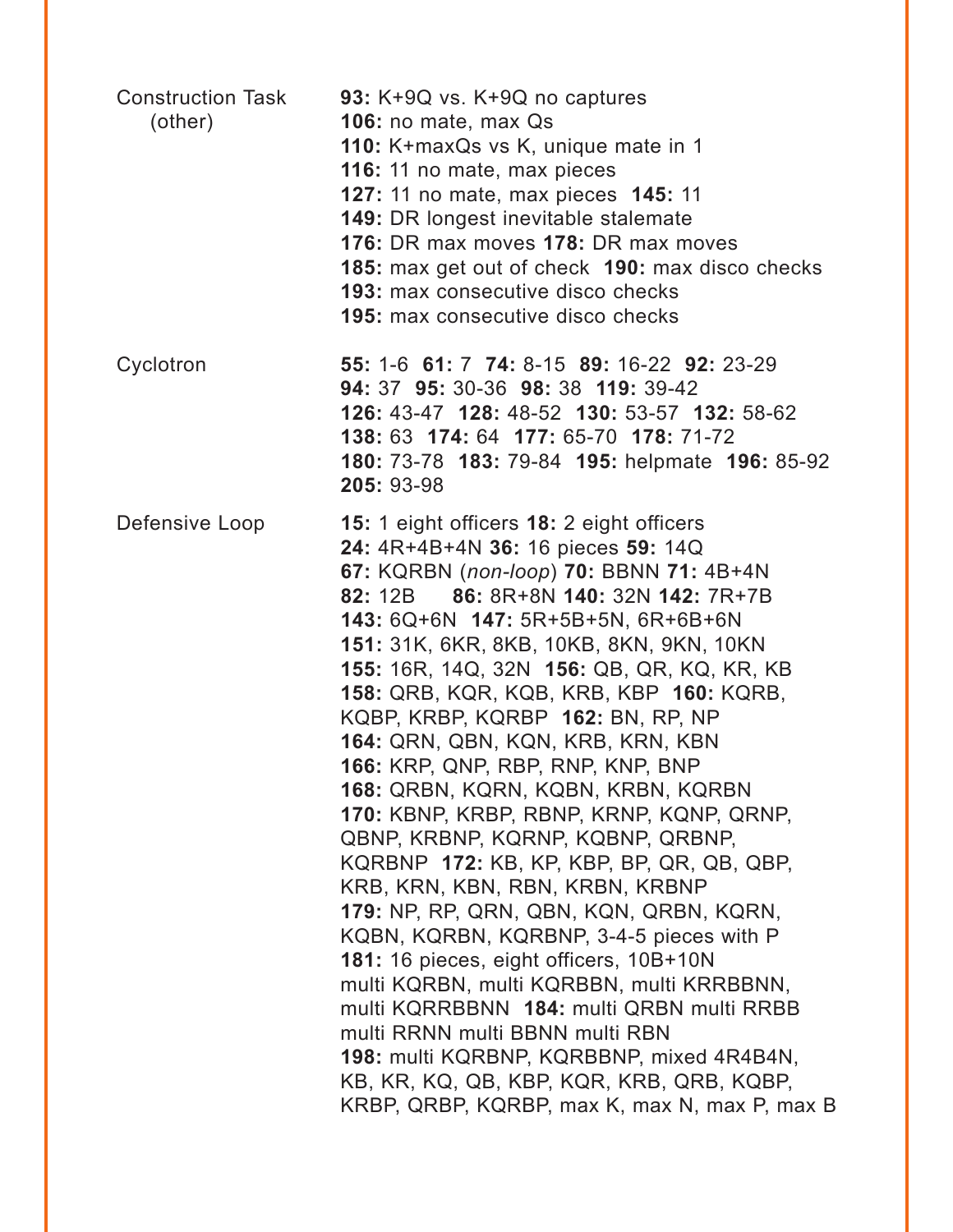| Double Whammy<br>(series $#$ in 2) | <b>02:</b> 1-3 <b>07:</b> 4-6 <b>13:</b> 7-9 <b>20:</b> 10-13 <b>27:</b> (2a)<br>28: 14-16 35: 17-24 36: 25 44: 26-31<br>50: 32-35 65: 36-46 80: 47-55 104: 56-61<br>114: 62-64 120: 65 123: 66 124: 67 211: 68                                                                                                                                                                                                                                                                                       |
|------------------------------------|-------------------------------------------------------------------------------------------------------------------------------------------------------------------------------------------------------------------------------------------------------------------------------------------------------------------------------------------------------------------------------------------------------------------------------------------------------------------------------------------------------|
| Inverted Loyd                      | 05: 1 RBN 11: 2 RBN 17: 2b, 3 RBN<br>27: (2i) RBN 32: 4 RBN 41: 5 RBN 49: 6 RBN<br>56: 7 RR, 8 RBN 68: 9,10 Kp 70: 11-12 BBNN<br>71: 13-14 BBNN 85: 15 RBN 86: 16,17 RRNN<br>91: 18 RBN 94: 19 RBNN 96: 20-23 RBB<br>101: 24-27 RBB 105: 28-31 RBB<br>109: 32-35 RBB 113: 36 RBN 118: 37 RBN<br>122: 38 BBNN 134: 39 RBB 137: 40 BNN<br>138: 41 BBN 140: 42,43 QRBN<br>142: 44,45 RRBB 143: 46 QQNN<br>153: 47, 48 RRB 159: 49 RNN 165: 50-53<br>171: 54 174: 55 PP, 56 PPP 185: 57 PPP<br>212: 58 5P |
| Maximizer<br>(moves)               | <b>15: 8 Officers 18: 8 Officers 67: KQRBN</b><br>70: BBNN 87: multi-Qs 90: 11Q 93: 12Q,13Q<br>143: 4Q+4N 147: 2R+2B+2N 190: disco check<br><b>193: consecutive disco check</b><br><b>195:</b> consecutive disco check                                                                                                                                                                                                                                                                                |
| Maximizer                          | 15: 8 Officers 18: 8 Officers 59: 3Q 60: 4Q<br>(squares attacked) 63: 2Q 67: KQRBN 71: BBNN 87: 4Q 98: 6K                                                                                                                                                                                                                                                                                                                                                                                             |
| Minimizer<br>(moves)               | 15: 8 Officers 18: 8 Officers 67: KQRBN<br>70: BBNN 90: multi-Qs, 11Q 143: 4Q+4N<br><b>147: 2R+2B+2N</b>                                                                                                                                                                                                                                                                                                                                                                                              |
| Minimizer<br>(squares attacked)    | <b>15: 8 Officers 18: 8 Officers 59: 3Q</b><br>60: 4Q, 5Q, 6Q 63: 2Q, 7Q, 8Q, 9Q<br>67: KQRBN 71: BBNN 87: 10Q 90: 11Q<br>93: 12Q, 13Q 106: 14Q, 15Q                                                                                                                                                                                                                                                                                                                                                  |
| Multi-Wham                         | 02: 1 07: 2 13: 3 20: 4 28: 5 35: 6-7 44: 8-9<br>(longer series-mate) 50: 10-12 61: 13 62: 14 67: 14-15 73: 17<br>76: 18 80: 19 83: 20 (& 2) 85: 21 94: 22<br>104: 23,24 111: 25 114: 26,27 135: 28<br>137: 29 138: 30 144: 31-43 173: 44 174: 45<br>185: 46 190: 47 193: 48 195: 49 200: 50<br>201: 51 211: 52-57                                                                                                                                                                                    |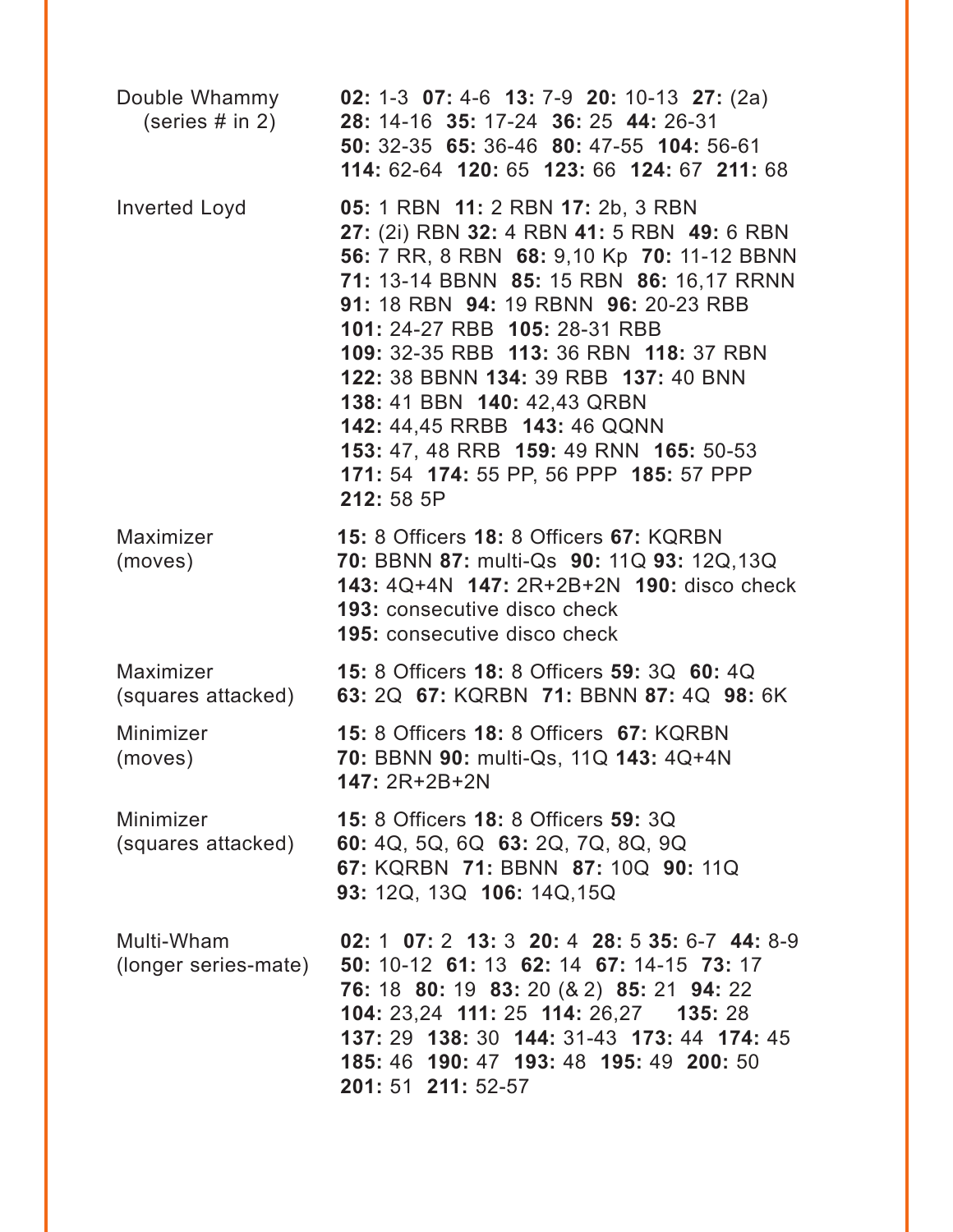| Proof Game 4.0                        | 03: 1-4 08: 5-8,6b,6c 14: 9-10 22: 11-15<br>29: 16-18 37: 19 38: 20-23 46: 24-27<br>52: 28-31 64: 32-35 73: 36 77: 37-40<br>79: 41 88: 42-44 91: 45 94: 46 97: 47<br>99: 48,49 103: 50,51 108: 52,53 112: 54,55<br>115: 56 117: 57,58 121: 59,60 125: 61,62<br>129: 63,64 131: 65,66 136: 67,68 138: 69<br>139: 70,71 141: 72,73 152: 74,75 154: 76,77<br>157: 78,79 163: 80,81 169: 82,83 175: 84,85<br>182: 86,87 187: 88,89 195: 90 200: 91 203: 92<br>206: 93 209: 94,95                                       |
|---------------------------------------|--------------------------------------------------------------------------------------------------------------------------------------------------------------------------------------------------------------------------------------------------------------------------------------------------------------------------------------------------------------------------------------------------------------------------------------------------------------------------------------------------------------------|
| Longer Proof Game<br>$($ > 4.0 moves) | 39: 1 54: 2 61: 3 62: 4,5 64: 6 68: 7 75: 8<br>77: 9 88: 10 99: 11,12 102: 13 103: 14,15<br>107: 16 108: 17,18 111: 19 112: 20,21<br>117: 22,23 121: 24,25 125: 26,27 129: 28-30<br>131: 31,32 136: 33-35 137: 36 139: 37-41<br>140: 42 141: 43-46 146: 47 152: 48-50<br>154: 51-54 157: 55-58 161: 59 163: 60-62<br>167: 63 169: 64-66 173: 67 174: 68<br>175: 69-72 178: 73 182: 74,75 185: 76<br>187: 77,78 190: 79 193: 80 197: 81-83 200: 84-85<br>201: 86-87 203: 88-91 206: 92-95 209: 96-98<br>212: 99,100 |
| Queenfest                             | 59: 1-3 60: 4-6 63: 7-10, 1ef 87: 11-15<br>90: 16-18 93: 19-22 100: 23,24 106: 25-27<br>110: 28-30 173: (2) 185<br>(See board domination, piece independence,<br>maximizer, and minimizer.)                                                                                                                                                                                                                                                                                                                        |
| <b>Rebus</b>                          | 133: 1-7 137: 8 138: 9 145: 10 146: 11<br>148: 12-14 149: 15 150: 16-18 161: 19<br>167: 20 173: 21 174: 22 176: 23 178: 24<br>185: 25 188: 26-33 190: 34.35 191: 36.37<br>192: 38-49 193: 50,51 194: 52-60 195: 61<br>196: 62 197: 63,64 199: 65 200: 66, 67<br>201: 68-69 202: 70-73 204: 74-77 207: 78-80<br>210: 81-83 212: 84                                                                                                                                                                                  |
| Retro (last move)                     | 30: 1-9 42: 10-16 58: 17-22 61: 23 79: 24<br>81: 25 82: 26-27 84: 28-33 94: 34 124: 35<br>127: 36-38 145: 39,40 149: 41,42 176: 43,44<br>191: 45-50 197: 51-53                                                                                                                                                                                                                                                                                                                                                     |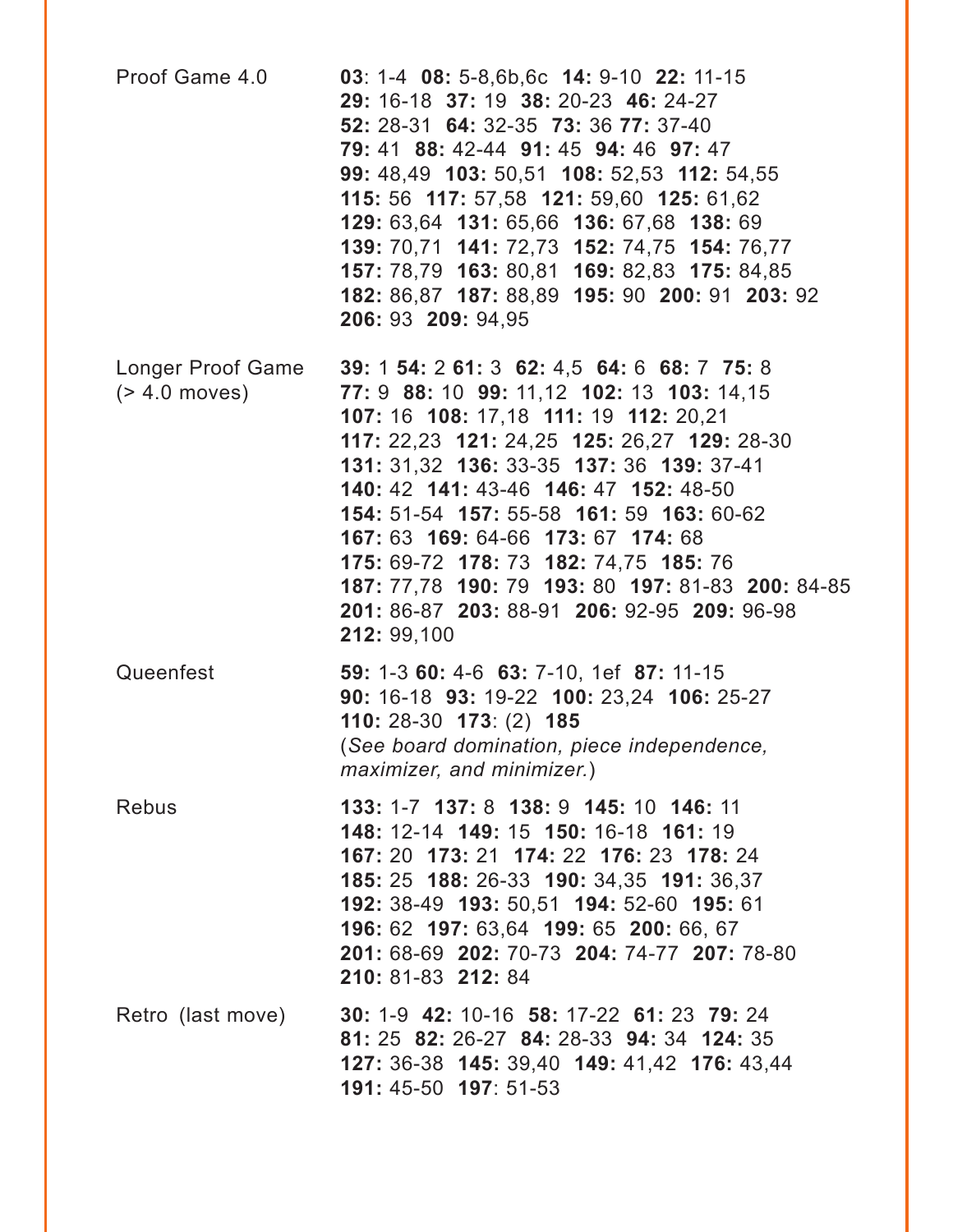| Switcheroo            | 04: 0-4 10: 5-13 16: 2b, 14-17 23: 18-21<br>27: (2c) 31: 22-29 37: 30 40: 31-41<br>47: 42-61 55: 62-64 74: 65-67 190: 68<br>195: helpmate                                                                                                                                                                                                                                                                                                                                                                                                                                                                                                                                                                                                                                                                                                                                     |
|-----------------------|-------------------------------------------------------------------------------------------------------------------------------------------------------------------------------------------------------------------------------------------------------------------------------------------------------------------------------------------------------------------------------------------------------------------------------------------------------------------------------------------------------------------------------------------------------------------------------------------------------------------------------------------------------------------------------------------------------------------------------------------------------------------------------------------------------------------------------------------------------------------------------|
| <b>Synthetic Game</b> | 14: 1 4b5# 22: 2 4Qb5# 29: 3 4d6#<br>38: 4 4 Nxc2# 46: 5 4 Bxg4# 52: 6 4 f5#<br>64: 7 4NxB(g2)# 73: 8 5Ke8#<br>76: 9 5exd1=N# 77: 10 4e4# 79: 11 5.Rxe5#<br>81: 12 stalemate in 12 85: 13 6.Rh1#<br>88: 14 4 Bd6# 94: 15 5 Kg6# 98: 16 4. Bb5#<br>99: 17 4 Bb7# 102: 18,19 monkey chess<br>103: 20 4 Ne4# 108: 21 4 Qxg1#<br>112: 22 4d5# 113: 23 clear h-file in 3.5<br>117: 24 4g4# 118: 25 clear 8th rank in 6.5<br>121: 26 5.Bxe8# 125: 27 5Bf8# 129: 28 4d4#<br>131: 29 4 c4# 134: 30 clear g-file in 3.5<br>136: 31 4 Nc5# 139: 32 5. Rh3#<br>140: 33 capture all Ns in 5.0 141: 34 5.e4#<br>152: 35 4 Qd5# 153: 36 capture all Rs in 6.0<br>154: 37 4 Qe5# 157: 38 4 Ne5#<br>159: 39 capture all Bs in 5.0 163: 40 4 Nd4#<br><b>169: 41 4 Nf6# 171: 42 clear de-files</b><br>175: 43 5.a5# 182: 44 8.Ke8 187: 45 8.Kh8<br>203: 46 6.e.p.# 206: 47 4.Nd5# 209: 48 4Bf5# |
| <b>Triple Loyd</b>    | 01: 1-3 05: 4-6 11: 7-9 17: 10-13 24: 14,15<br>25: 16-18 32: 19-21 37: 22 41: 23-25<br>49: 26-28 56: 29-31 61: 32 67: 33-34<br>70: 35-36 71: 37-38 73: 39 76: 40 79: 41<br>85: 42 86: 43 91: 44 94: 45 97: 46 98: 47<br>100: 48 102: 49 107: 50 111: 51 113: 52,53<br>115: 54 118: 55,56 120: 57 122: 58,59<br>123: 60 124: 61 134: 62,63 135: 64 137: 65<br>138: 66 140: 67,68 142: 69 143: 70 146: 71<br>147: 72 153: 73 159: 74 161: 75 167: 76<br>171: 77 173: 78 174: 79 178: 80 185: 81<br>190: 82 193: 83 195: 84 200: 85 201: 86<br>212: 87                                                                                                                                                                                                                                                                                                                           |
| Who's the Goof?       | 12: 1-6 19: 7-10 26: 11-14 34: 15-18 37: 19<br>43: 20-24 51: 25-28 85: 29 91: 30 94: 31<br>115: 32 120: 33 123: 34 124: 35 174: 36<br>185: 37 193: 38 212: 39                                                                                                                                                                                                                                                                                                                                                                                                                                                                                                                                                                                                                                                                                                                 |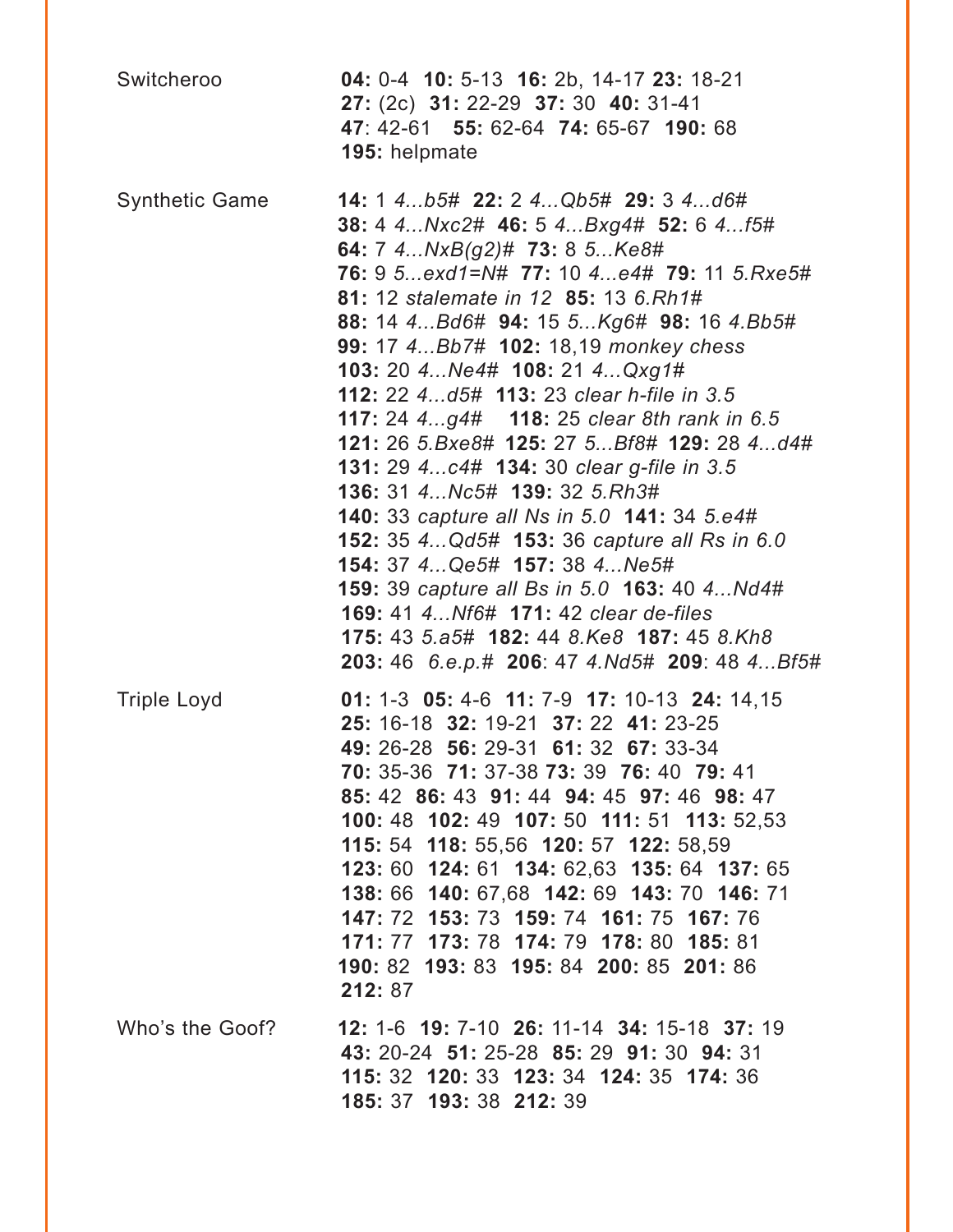### **II. Problem Types & Topics**

Add pieces **27:** (*2d,f,g,h*) **75** See *inverted loyd*. Board domination section I Buttons **194 195 199** Colouring **72:** 1-10 **199** Construction task section I Cross attack **62** Cut board **54** Cyclotron section I Dead reckoning **127 145 149 176** Defensive loop section I Defender, non-loop **36:** 16 pieces **67:** KQRBN **87:** 10Q **90:** 4Q **151:** 32k Double royal loyd **53** Double royal triple loyd **56** Double triple loyd **25** Double whammy section I Eight officers **15:** 1-5 **18:** 6-10 **20:** 11 Endgame study **21:** (*5*) **57:** (*11,12*) **78:** (*5-9*) **81:** (*4*) **159 200** Five coins **82** Half-mover **54 75** Helpmate **27:** (*2b*) **48:** 1-10 **75:** (11) **76:** 12 **79:** (*5bc*) **97:** 13 **178:** 14 **195:** switcheroo Help stalemate **54** Impossible mate **116 127 145** Inverted loyd section I J'adouber DR **127** Jigsaw **54** King paths **62** Longest game **100** Longest perpetual check **57 59 60 63** Marseillais chess **02 07 80** Mate in 1 **171** Mate in 2 **21:** (*1,2,8*) **57:** (*1,2,3*) **78:** (*1,2*) **190:** (2,3) Mate in 3 **21:** (*4*) **57:** (*4,5,6,7*) **78:** (*3*) **81:** (*3*) **82:** (*1*) **159** Mate in more moves **21:** (*6,7*) **57:** (*8,9,10*) **78:** (*4,10*) **81:** (1) **100** Math puzzle (chess-related) **24 61 73 81 122**  *See 'math' in section IV for math puzzles and math topics not related to chess.*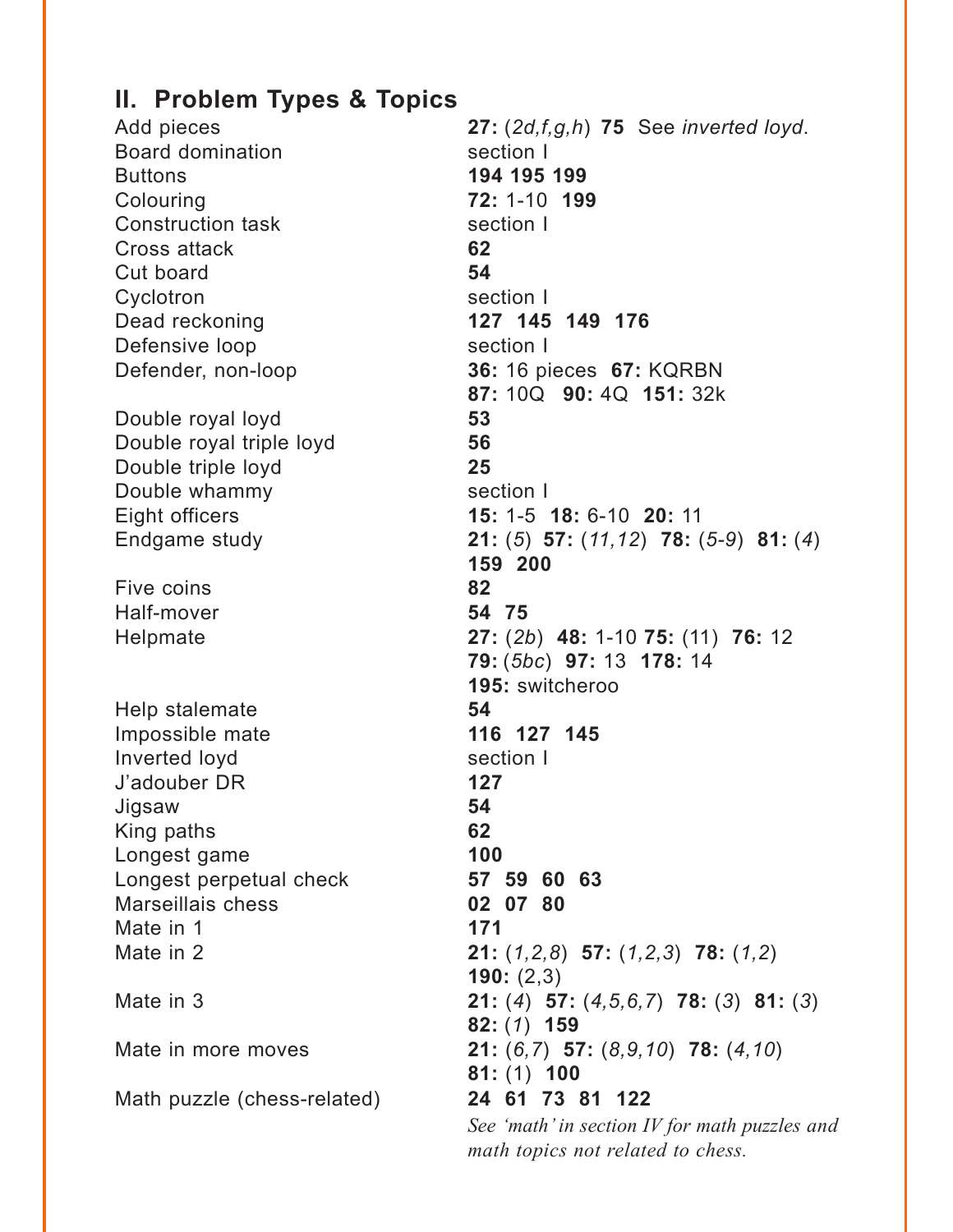Maximizer section I Maze **69:** 1-9 **73:** 10 **76:** 11 **85:** 12 **94:**13 **107:** 14 **115:** 15 **120:** 16 **123:** 17 **135:** 18 **140:** 19 **189:** 20-25 Mesh **67 186** Minimizer section I Mobility average **24 147** Monkey chess **102** Multiloop **181 184 198** Multi-wham section I Multiplex **27 79** Orbán effect **3** Passing bishops **73 76** Piece independence **24:** 4R+4B+4N **63:** 3Q, 7Q **67:** KQRBN **82:** 7B **106:** 9Q+K **173:** 11Q+3P Proof game  $(4.0)$  section I, *proof game* Proof game (more than 4.0) section I, *longer proof game* Puzzlers Cup **54 75** Quadruplex **09:** (*1-3*) Queenfest section I Queen paths **83** Rebus section I Retractor **33:** 1-10 **45:** 11-20 **54:** 21 **62:** 22 **66:** 23-29 **75 200 208:** 30-37 **212:** 38 Retractor stalemate **75** Retro (last move) section I Rhomboid **122** Rook turns **83** Series-mate in 2 section I, *double whammy* Series-mate in more than 2 section I, *multi-wham* Series-mover **189** Series-self-stalemate **54** Setting up the board **61** Sixteen pawns **81:** (*7*) Sixteen pieces **36:** 1-4 **39:** 5-9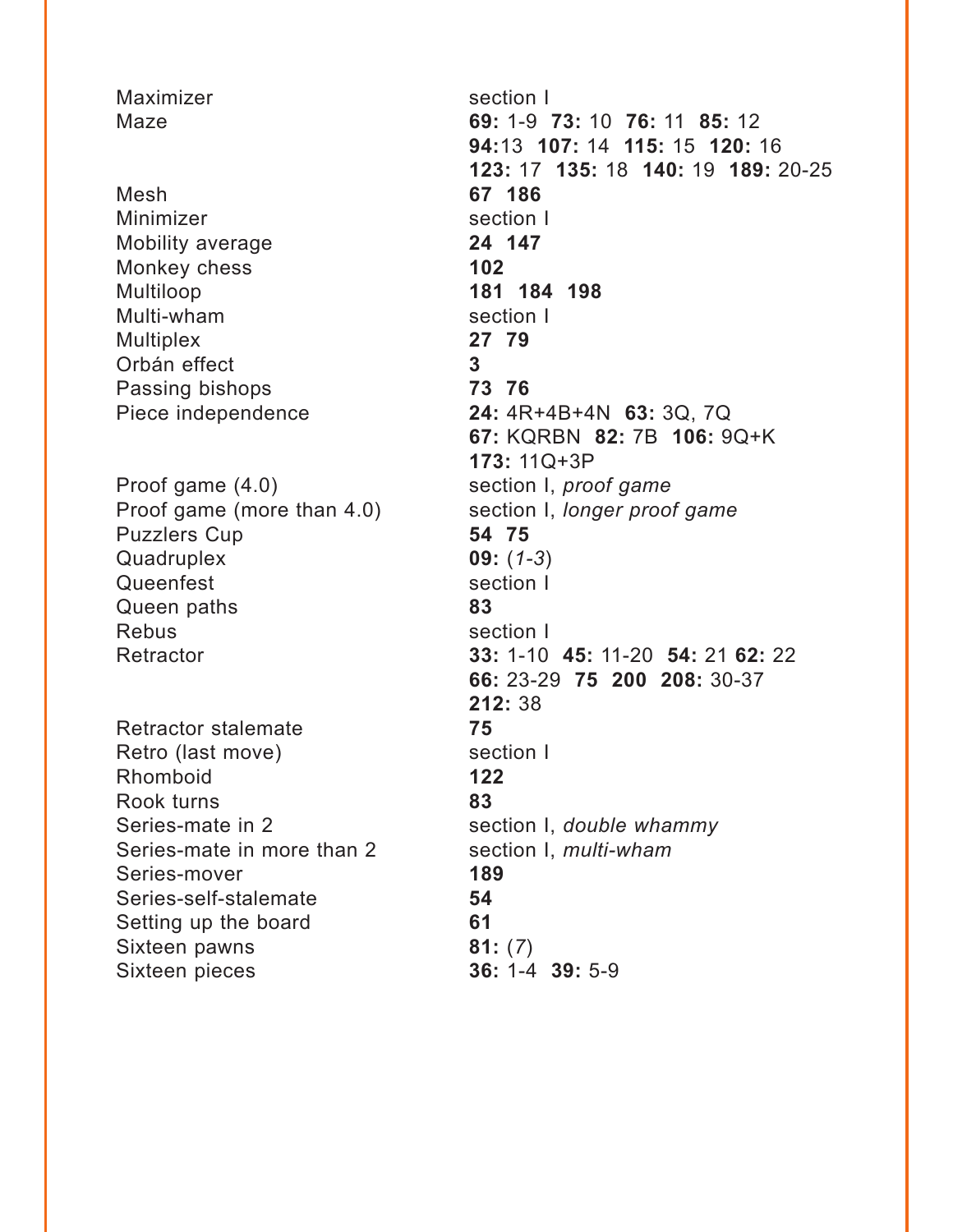| Smorgasbord                  | 1:61, II:62, III:68, IV:73, V:76, VI:79,<br>VII:85, VIII:91, IX:97, X:98, XI:102,<br>XII:107, XIII:111, XIV:115, XV:120,<br>XVI:123, XVII:124, XVIII:135,<br>XIX:137, XX:138, XXI:146,<br>XXII:161, XXIII:167, XXIV:173 |
|------------------------------|-------------------------------------------------------------------------------------------------------------------------------------------------------------------------------------------------------------------------|
|                              | XXV:174, XXVI:178, XXVII:185                                                                                                                                                                                            |
|                              | XXVIII:190 XXIX:193, XXX:195                                                                                                                                                                                            |
|                              | XXXI: 200 XXXII: 201 XXXIII: 212                                                                                                                                                                                        |
| Squares on board (number of) | 73                                                                                                                                                                                                                      |
| <b>Stalemate</b>             | 149                                                                                                                                                                                                                     |
| Switcheroo                   | section I                                                                                                                                                                                                               |
| Synthetic game               | section I                                                                                                                                                                                                               |
| Synchrotron                  | 178                                                                                                                                                                                                                     |
| Twelve pawns                 | 81: (6)                                                                                                                                                                                                                 |
| Triple loyd                  | section I                                                                                                                                                                                                               |
| Voids (see synthetic games)  | 113 118 134 140 153 159 171                                                                                                                                                                                             |
| Who's the Goof?              | section I                                                                                                                                                                                                               |
| Zebra                        | 171                                                                                                                                                                                                                     |

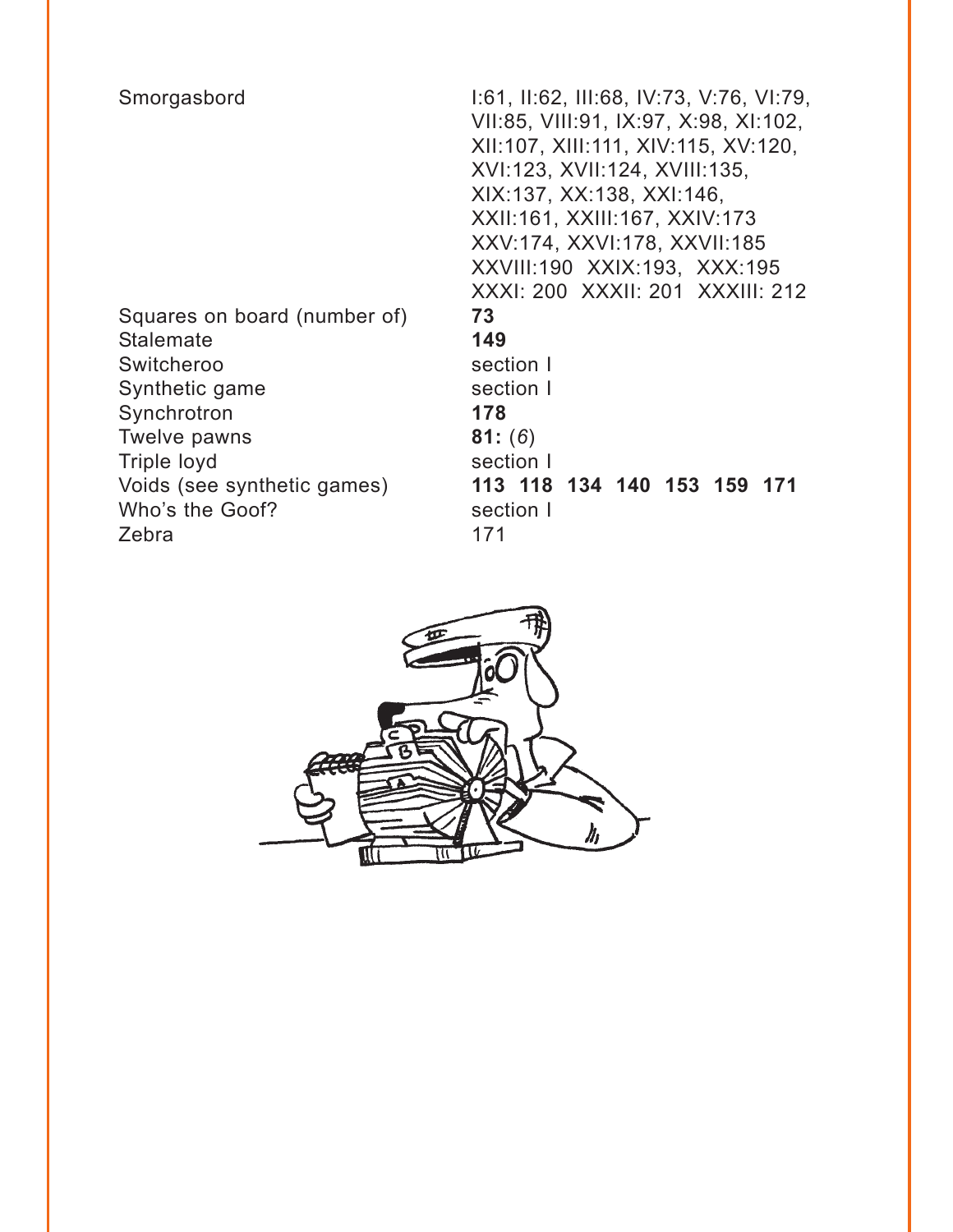|  | III. Composers | This list contains composers whose problems            |
|--|----------------|--------------------------------------------------------|
|  |                | have appeared on the <i>Puzzling Side</i> . For others |
|  |                | mentioned in the text, see section IV.                 |

|                     | columns                                  |
|---------------------|------------------------------------------|
| Adamsky, Heribert   | 181                                      |
| Arandjelovic, Ivan  | 72                                       |
| Albert, Eugene      | 50, 80                                   |
| Alekine, Alexander  | 80                                       |
| Armeanu, I.         | 178                                      |
| August, Hugo        | 42, 202                                  |
| Bakcsi, György      | 20                                       |
| Bartel, Erich       | 02, 208                                  |
| Barwell, B.         | 87                                       |
| Benko, Pal          | 48, 203                                  |
| Bezzel, Max         | 15, 63                                   |
| Bodlaender, Wim     | 106                                      |
| Bondarenko, Filip   | 58                                       |
| Bonsdorff, Eero     | 62, 100                                  |
| Borodatov, Leonid   | 84                                       |
| Bosch, Robert       | 93                                       |
| Brennert, Otto      | 42                                       |
| Buchanan, Andrew    | 27, 38, 64, 88, 124, 127, 139, 145, 149, |
|                     | 157, 176, 178                            |
| Caillaud, Michel    | 157                                      |
| Caisay              | 15, 17                                   |
| Chatham, R.Douglas  | 173                                      |
| Chéron, André       | 21                                       |
| Coakley, J          | $1 - 212$                                |
| Cochrane, John      | 200                                      |
| Cohn                | 68                                       |
| Collins, Francis    | 45                                       |
| Cortlever, Nicolaas | 21                                       |
| Cross, William      | 36                                       |
| Dawson, Thomas      | 15, 42, 66                               |
| de Heer, Joost      | 88                                       |
| Dickens, A.S.M.     | 39                                       |
| Dittman, Wolfgang   | 144                                      |
| Dudeney, Henry      | 06, 61, 81, 82, 83                       |
| Elkies, Noam        | 04, 06, 145, 149                         |
| Fabel, Karl         | 19, 33, 62, 63, 100, 211                 |
| Fenton, Ron         | 54, 62, 99, 178                          |
| Fielder, Edgar      | 15                                       |
| Forslund, Göran     | 22                                       |
| Fortis, Albert      | 80                                       |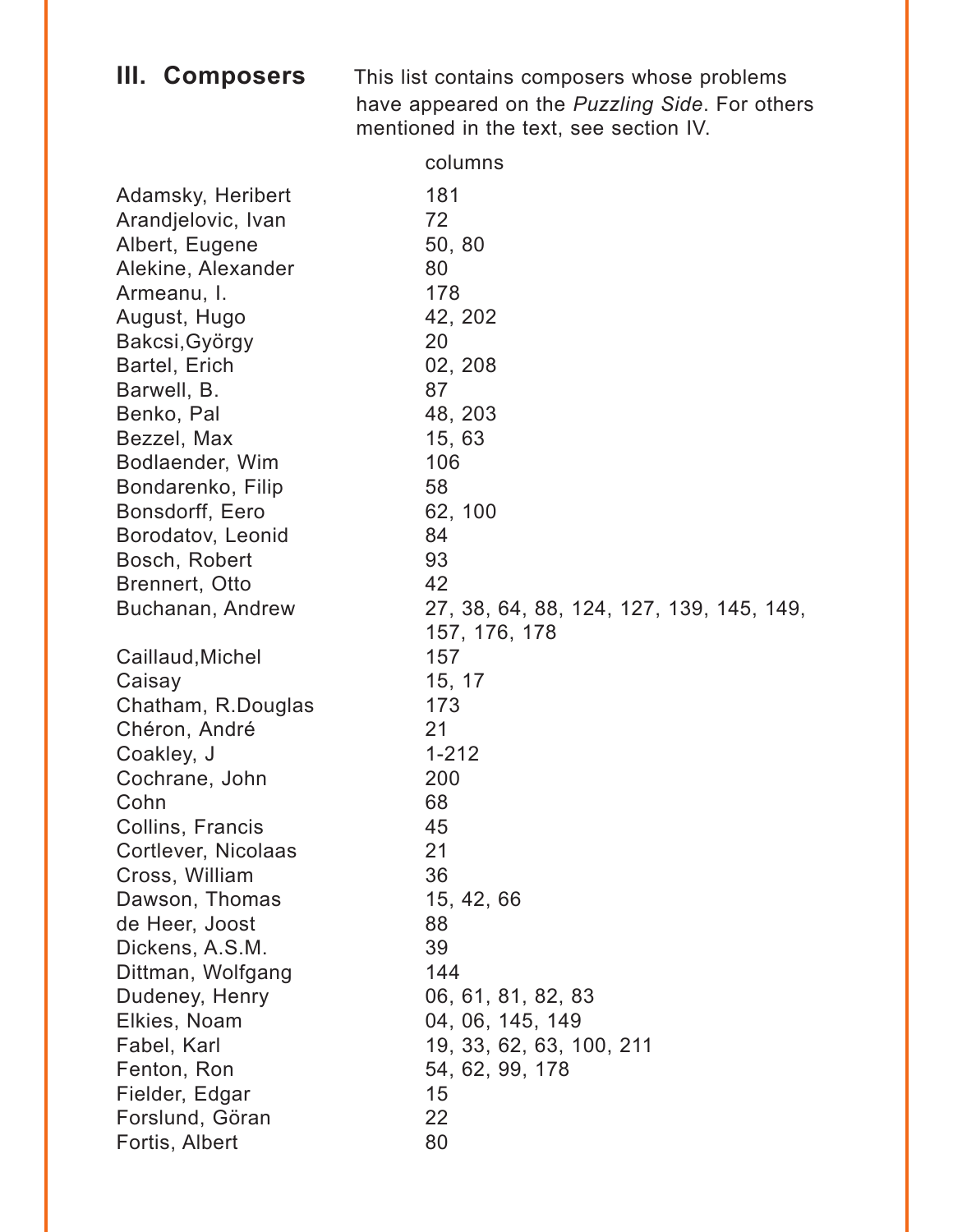| Frey, Paul                 | 15                                          |
|----------------------------|---------------------------------------------|
| Fricke, Gerd               | 173                                         |
| Friedman, Erich            | 179, 181                                    |
| Frolkin, Andrey            | 08, 72, 133, 137, 138, 141, 145, 146, 148   |
|                            | 149, 150, 161, 167, 173, 174, 178, 185,     |
|                            | 188, 190, 191, 192, 193, 194, 195, 196,     |
|                            | 197, 199, 200, 201, 202, 204, 207, 210, 212 |
| Galvin, Fred               | 181                                         |
| Grimstone, Clive           | 181                                         |
| Günter Glaß                | 144                                         |
| Haas, Josef                | 19, 66, 208                                 |
| Hafner, B.J.               | 178                                         |
| Hannemann, Knud            | 09                                          |
| Heimo, Olli                | 62                                          |
| Heinonen, Unto             | 144                                         |
| Heisman, Dan               | 190, 195                                    |
| Høeg, Niels                | 30, 42, 82                                  |
| Horowitz, I.A.             | 15                                          |
| Howland, E.                | 181                                         |
| Hume, George               | 12, 53                                      |
| Husserl, Gideon            | 72                                          |
| Iglesias, Joachim          | 77                                          |
| Jelliss, George            | 15, 77, 117, 129, 175                       |
| Jaenisch, Carl             | 06                                          |
| Jána, Josef                | 48                                          |
| Juel, Henrik               | 52                                          |
| Junio, Noel                | 54, 75                                      |
| Kehm, Werner               | 21, 191                                     |
| Kensek, Ron                | 55                                          |
| Kim, Scott                 | 186                                         |
| Kirilichenko, Stanislav    | 72                                          |
| Kling, Josef               | 15, 178                                     |
| Klüver, Hans               | 144                                         |
| Koltanowski, George        | 27                                          |
| Kornilov, Andrey           | 72, 197, 199                                |
| Korolkov, Vladimir         | 72                                          |
| Kubbel, Leonid             | 208                                         |
| Kuner, Hans Theo           | 84                                          |
| Labelle, François          | 14, 22, 102, 111, 135, 139, 141, 147,       |
|                            | 155, 156, 158, 160, 162, 164, 166, 168,     |
|                            | 170, 172, 179, 181, 182, 187, 198           |
| Laiu, Octavian             | 18                                          |
| Landau, Edmund             | 15                                          |
| Lange, Max                 | 48,68                                       |
| Larsen, Karl Adolf Koefoed | 66                                          |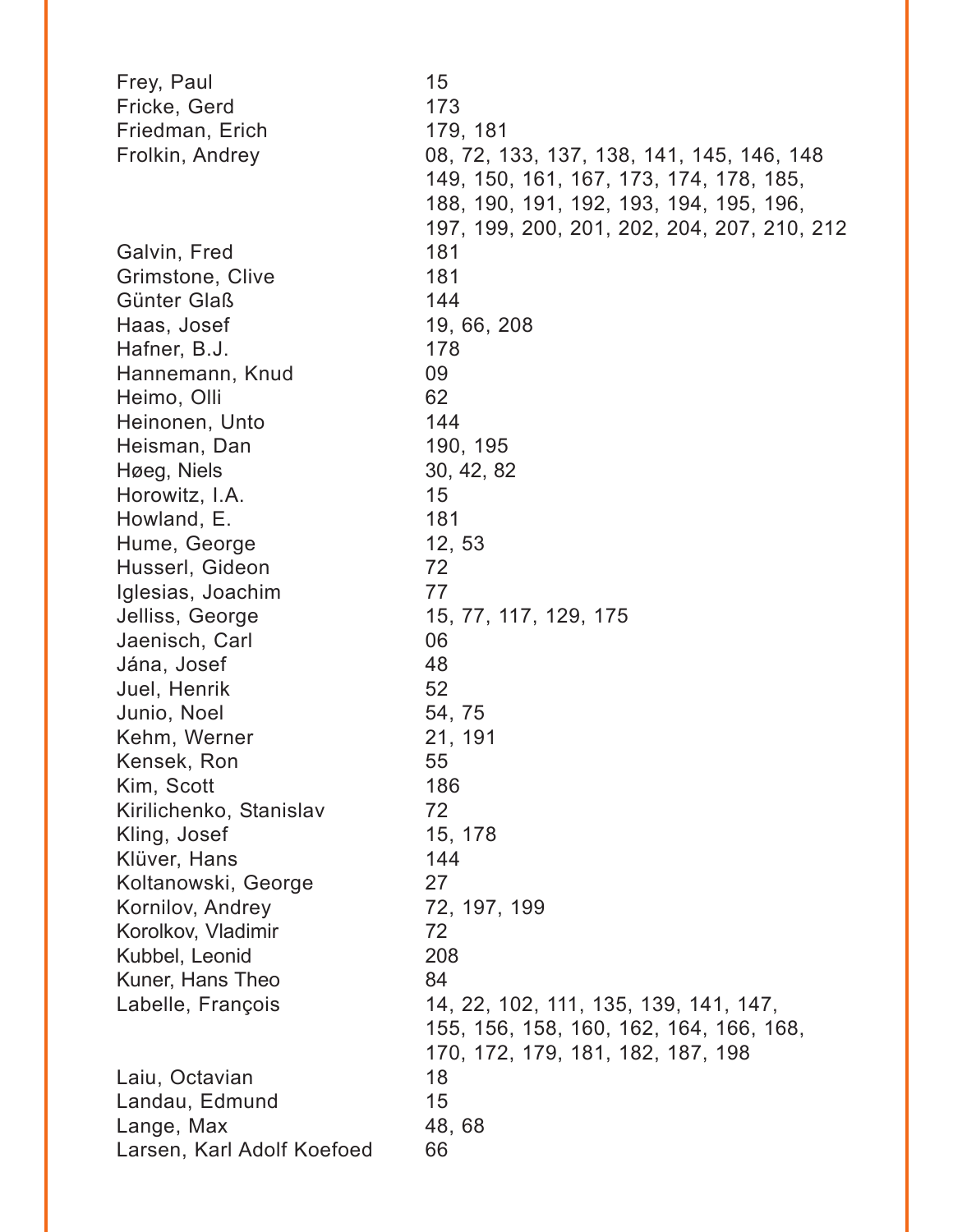| Le Gleuher, Thierry     | 54                                         |
|-------------------------|--------------------------------------------|
| Lee, Graham             | 79                                         |
| Lehmkuhl, Alexander     | 144                                        |
| Liskovets, Valery       | 15                                         |
| Locock, Charles         | 38, 46, 64, 76, 79, 203                    |
| Loyd, Sam<br>puzzles    | 01, 29, 33, 39, 45(2), 48, 57, 78, 81, 102 |
| information             | 01, 06, 81                                 |
| Malfagia, Andrea        | 76                                         |
| Mann, Leo               | 29                                         |
| McCartney, Patrick      | 54                                         |
| McDowell, Michael       | 79                                         |
| Mestel, Andrew Jonathan | 79                                         |
| Mortensen, Jan          | 30                                         |
| Mortimer, Ernest        | 08, 141                                    |
| Myllyniemi, Matti       | 42                                         |
| Nabokov, Vladimir       | 45                                         |
| Nagy, Alexandru         | 48                                         |
| Neef, Wilfried          | 75                                         |
| Neill, Benjamin Milnes  | 33                                         |
| Norwood, David          | 30                                         |
| Olin, Per               | 75                                         |
| Omelchuk, Nina          | 199                                        |
| Onitiu, Valerian        | 42                                         |
| Orbán, Tibor            | 03                                         |
| Pacurar, Cornel         | 46, 77, 186                                |
| Pavlovic, Branko        | 30, 45, 79                                 |
| Planck, Charles         | 06                                         |
| Plaksin, Nikita         | 58, 202                                    |
| Plastria, Frank         | 93                                         |
| Petrovic, Nenad         | 36, 39, 59, 84, 87                         |
| Pollard, Gordon         | 181                                        |
| Quah, James             | 79                                         |
| Reichelm, Gustavus      | 27                                         |
| Richter, Mario          | 175                                        |
| Riihimaa, Olavi         | 100                                        |
| Robison, A.D.           | 178                                        |
| Ropke, Vilhelm          | 93                                         |
| Rosquist, Kjell         | 186                                        |
| Roth, Zvi               | 45                                         |
| Rothenberg, P.L.        | 15                                         |
| Schiegl, Hansjörg       | 208                                        |
| Schwarzkopf, Bernd      | 100, 181                                   |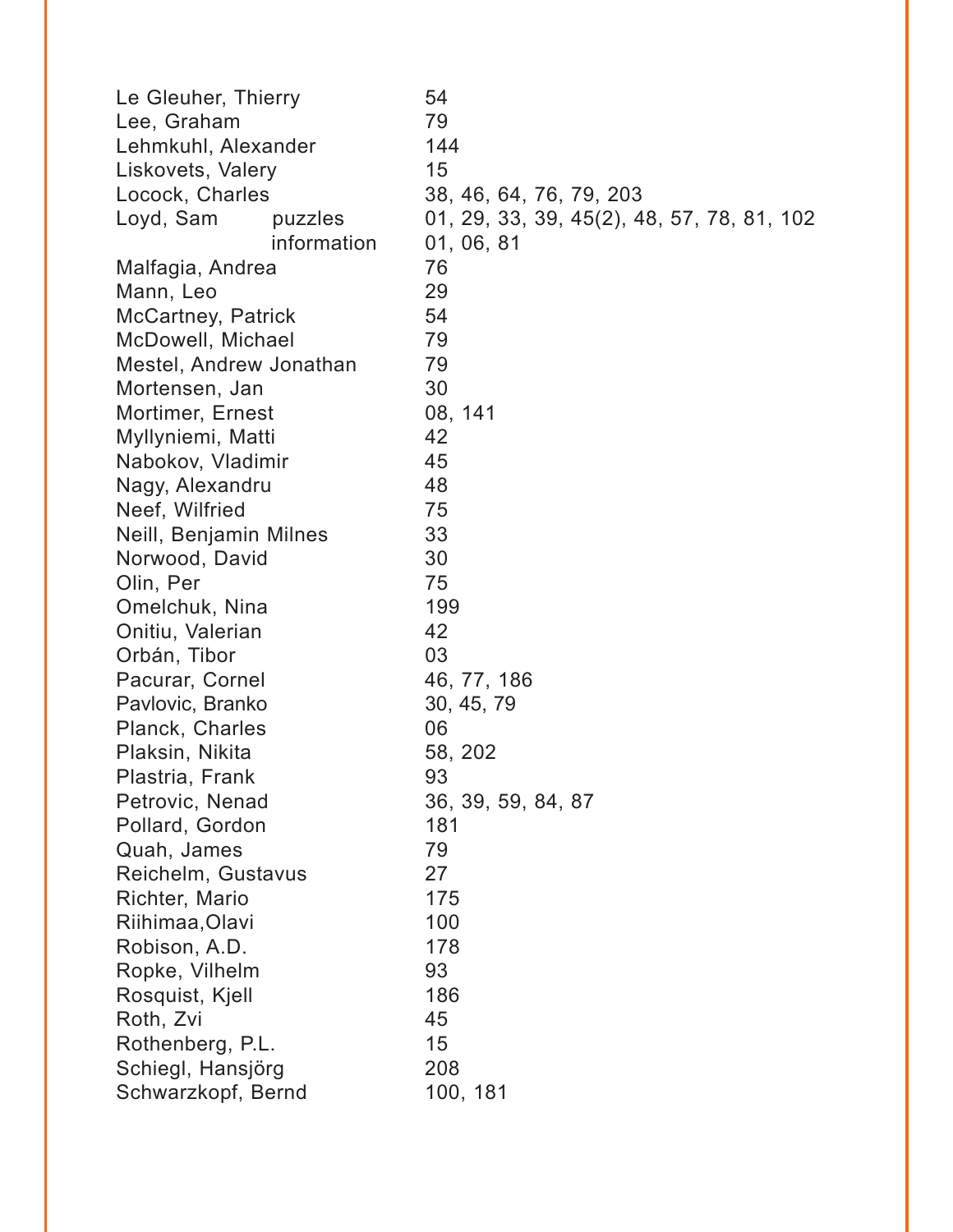| Schweig, Géza               | 08                                   |
|-----------------------------|--------------------------------------|
| Secker, Jexon               | 181                                  |
| Shinkman, William           | 15, 21                               |
| Skaggs, Duane               | 173                                  |
| Skienna, S.S.               | 178                                  |
| Smullyan, Raymond           | 30                                   |
| Soifer, Alexander           | 107                                  |
| Sommer, Bruno Oswald        | 66                                   |
| Spencer, Jeffrey            | 186                                  |
| Sphicas, George             | 35, 44                               |
| Stambuk, Sveto              | 48, 84                               |
| Stamm-Wilbrandt, Hermann    | 52, 77, 131                          |
| Stanley, Richard            | 77                                   |
| Steiner, Sigmund            | 33                                   |
| Stempel, Hans               | 45                                   |
| Steudel, Theodor            | 07, 50, 65, 144                      |
| Storisteanu, Adrian         | 15, 16, 17, 25, 56, 59, 67, 75, 100, |
|                             | 143, 144, 147, 151, 162, 185, 200    |
| Szebényi, Tamás             | 104, 114                             |
| Tallaksen Østmoe, Geir Sune | 36, 59, 60, 63, 75, 116              |
| ten Cate, Pieter            | 42                                   |
| Thannheiser, Thomas         | 157                                  |
| Tkachenko, Sergei I.        | 150                                  |
| Trilling, Anton             | 202                                  |
| Troitzky, Alexey            | 57                                   |
| Tüngler, Arno               | 54, 211                              |
| Vaughan, Colin              | 181                                  |
| Weeth, Günther              | 33, 208                              |
| Wheeler, C. H.              | 81                                   |
| White, Alain                | 06, 12, 15                           |
| Wilts, Gerd                 | 08                                   |
| Winterberg, Heinz           | 144                                  |
| Wong, Peter                 | 209                                  |
| Wurzburg, Otto              | 189                                  |
| Ylikarjula, Somo            | 181                                  |
| Zlatanov, Angel             | 203                                  |
| Zoltán, László              | 20                                   |
| Zucker, Manfred             | 33                                   |
|                             |                                      |
|                             |                                      |
|                             | $\boldsymbol{\mathit{h}}$            |
|                             |                                      |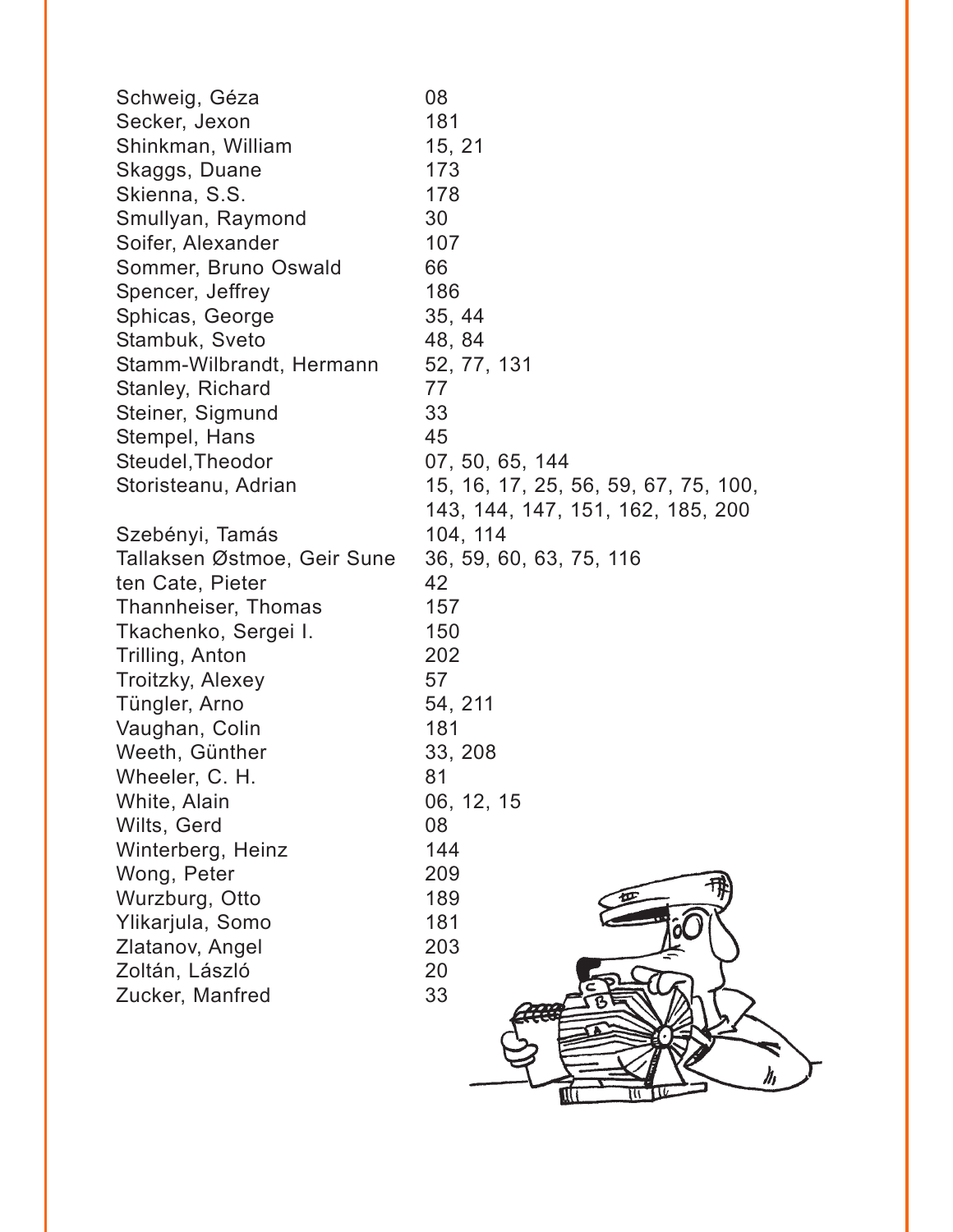## **IV. Side Themes & Miscellanea**

| <b>ABBA</b>                      | 192             | <b>Bee Gees</b>          | 140            |
|----------------------------------|-----------------|--------------------------|----------------|
| <b>Achilles</b>                  | 194             | Benko, Pal               | 21             |
| Ajax                             | 194             | Benko's Bafflers         | 48             |
| Albert, Prince                   | 137, 138        | Bergman, Ingrid          | 35             |
| Alberta                          | 138             | <b>Berkley</b>           | 119            |
| Albertson, Bruce                 | 69              | Berry, Chuck             | 107, 140       |
| Aldrin, Buzz                     | 196             | bevatron                 | 196            |
| Alekhine, Alexander              | 7, 80, 85, 140  | Bezzel, Max              | 63             |
| Ali, Muhammad                    | 151             | Bickford, Larry          | 47             |
| <b>Alice Cooper</b>              | 212             | bicycle                  | 109, 119, 145  |
| allumwandlung                    | 9, 197          | <b>Big Apple Coaster</b> | 198            |
| ambiguity                        | 192, 194        | biocomputer              | 126            |
| Amsterdam                        | 179             | bishop (names)           | 25, 135        |
| <b>Amusements in Mathematics</b> | 6, 61, 81,      | bishop ratio / effect    | 192, 194, 201, |
|                                  | 82, 83          |                          | 210, 212       |
| Anand, Viswanathan               | 140             | blob                     | 67             |
| android                          | 134             | blood stain              | 42             |
| Angelini, Éric                   | 181             | bobsled                  | 79             |
| anniversary, 10th                | 212             | Bogart, Humphrey         | 35, 127        |
| anticipation                     | 8               | Boleslavsky, Isaac       | 73             |
| <b>Anything But Average</b>      | 191             | <b>Bony Moronie</b>      | 128            |
| Aphrodite                        | 102             | Bonsdorff, Eero          | 62, 100        |
| approximate twin                 | 10 <sup>°</sup> | Bosch, Robert            | 93             |
| April                            | 102             | Botvinnik, Mikhail       | 73, 85         |
| <b>April Fools</b>               | 135             | Bowie, David             | 140, 143, 186  |
| Arefieva, Olga                   | 105             | bowling                  | 212            |
| aristocrat                       | 49              | Boy's Own Paper          | 181            |
| Aristotle                        | 201             | <b>Bozo</b>              | 194            |
| Armstrong, Louis                 | 140             | brain                    | 190            |
| Armstrong, Neil                  | 196             | Branagh, Kenneth         | 143            |
| Arthur, King                     | 143             | Brand, Thomas            | 148            |
| artificial castling              | 152, 154, 157,  | Bratko, Ivan             | 78             |
|                                  | 182             | bridge building          | 28             |
| Asimov, Isaac                    | 181             | Bronson, Charles         | 144            |
| asteroid                         | 97, 140         | Bronstein, David         | 73             |
| <b>Atlantic City</b>             | 198             | <b>Bronx</b>             | 85             |
| <b>Atlas</b>                     | 193             | Brown, Jim               | 144            |
| August                           | 120             | Buchanan, Andrew         | 27, 45, 100,   |
| average mobility                 | 24, 147         |                          | 127, 149       |
| baboon                           | 102             | button tops              | 195, 199       |
| banana                           | 149             | Cade, Jack               | 149            |
| Bartashnikov, Aleksey            | 69              | Caesar, Julius           | 85, 97, 115,   |
| baseball                         | 85, 96, 189     |                          | 120            |
| bean                             | 164             | Caesar, Augustus         | 120            |
| bear                             | 190             | Caesar salad             | 115            |
| <b>Beatles</b>                   | 128, 140, 171   |                          |                |
| beaver                           | 82, 115         |                          |                |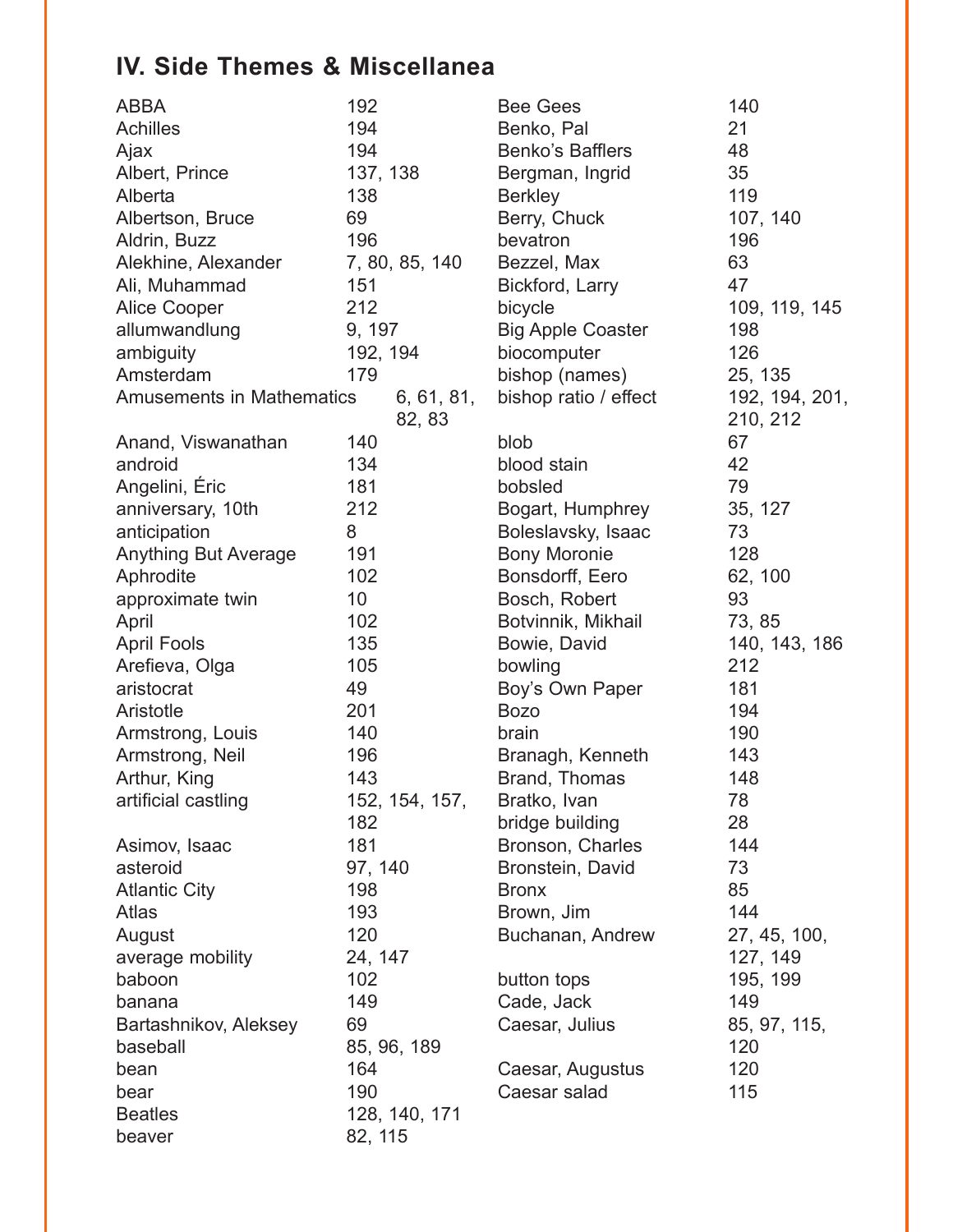| Cafe de la Regence      | 200             | <b>Cochrane Gambit</b>              | 200            |
|-------------------------|-----------------|-------------------------------------|----------------|
| Caine, Michael          | 143             | coffee                              | 200            |
| Caisay                  | 15, 17, 25, 60, | coins                               | 82, 200        |
|                         | 63, 142, 143,   | colouring problem                   | 72             |
|                         | 178, 185        | Columbus, Christopher               | 85             |
| calendar                | 31, 85, 97, 98, | Columbus, Ohio                      | 111, 195       |
|                         | 102, 115, 120,  | comet                               | 192            |
|                         | 135, 144, 177,  | composition, defined                | 112            |
|                         | 193             | Coney Island, New York              | 166            |
| Calypso Park, Ontario   | 179             | <b>Confederation Bridge</b>         | 137            |
| Camaro                  | 195             | Connery, Sean                       | 143            |
| camel                   | 59              | construction task                   | 15             |
| Canada Day              | 115             | Copernicus                          | 140            |
| Canadian goose          | 159, 201        | Cougar                              | 193            |
| Canadian motto          | 115             | <b>Creedence Clearwater Revival</b> | 140            |
| Canis Major             | 161             | Cross, Christopher                  | 122            |
| Carlsen, Magnus         | 151, 159        | Crusats, Joaquim                    | 192            |
| Carroll, Lewis          | 207             | Cupid                               | 98             |
| Carvalho, Joao Lopez    | 183             | cutting board                       | 54             |
| Casablanca              | 35              | cyclotron                           | 55, 119        |
| Cassano, Roberto        | 80              | Dactyl                              | 140            |
| castling                | 25, 152, 154,   | Danish Wizard                       | 9              |
|                         | 157             | Davies, Ray                         | 143            |
| cat                     | 190             | Davis, Miles                        | 140            |
| centenarian             | 100             | Dawson, Thomas R.                   | 66, 185        |
| Ceres                   | 140             | Day, Lawrence                       | 57             |
| Ceriani-Frolkin theme   | 54, 108, 182    | Day-Lewis, Daniel                   | 143            |
| Ceriani, Luigi          | 54, 108, 202    | dead reckoning                      | 100, 116, 127, |
| Chaplin, Charlie        | 107, 143        |                                     | 145, 149, 176  |
| Chatanooga, Tennesee    | 189             | decoy                               | 159            |
| chequered flag          | 195             | defensive loop                      | 155            |
| <b>Chess Cafe</b>       | 1, 94, 193      | defensive retractor                 | 33             |
| ChessProblems.ca        | 65, 133, 138,   | Del-Preet, Sandro                   | 130            |
|                         | 145, 185, 192,  | Deschapelles, Alexandre             | 200            |
|                         | 194             | diagonals                           | 81             |
| <b>Chess Records</b>    | 107, 128        | diamond                             | 90, 210        |
| Chicago                 | 164             | Dickens, Anthony                    | 185            |
| Chigorin, Mikhail       | 126             | dive bomber                         | 153            |
| <b>Chigorin Defence</b> | 126             | Dizzy Miss Lizzy                    | 128            |
| chimpanzee              | 102, 190        | Djaja, Dragutin                     | 60, 63         |
| Chinese puzzle          | 82              | Die Schwalbe                        | 3, 145, 148    |
| circumnavigation        | 180, 183        | Dirty Dozen                         | 144            |
| Clapton, Eric           | 128, 140        | discovered check                    | 190, 193, 195  |
| Cleopatra               | 120             | distractor                          | 14             |
| <b>Cloud Gate</b>       | 164             | Dixon, Willie                       | 107            |
| CN Tower (Toronto)      | 69              | dodecahedron                        | 144            |
| Cobain, Kurt            | 85              | dog                                 | 144, 161, 187, |
| Cochrane, John          | 200             |                                     | 190            |
|                         |                 |                                     |                |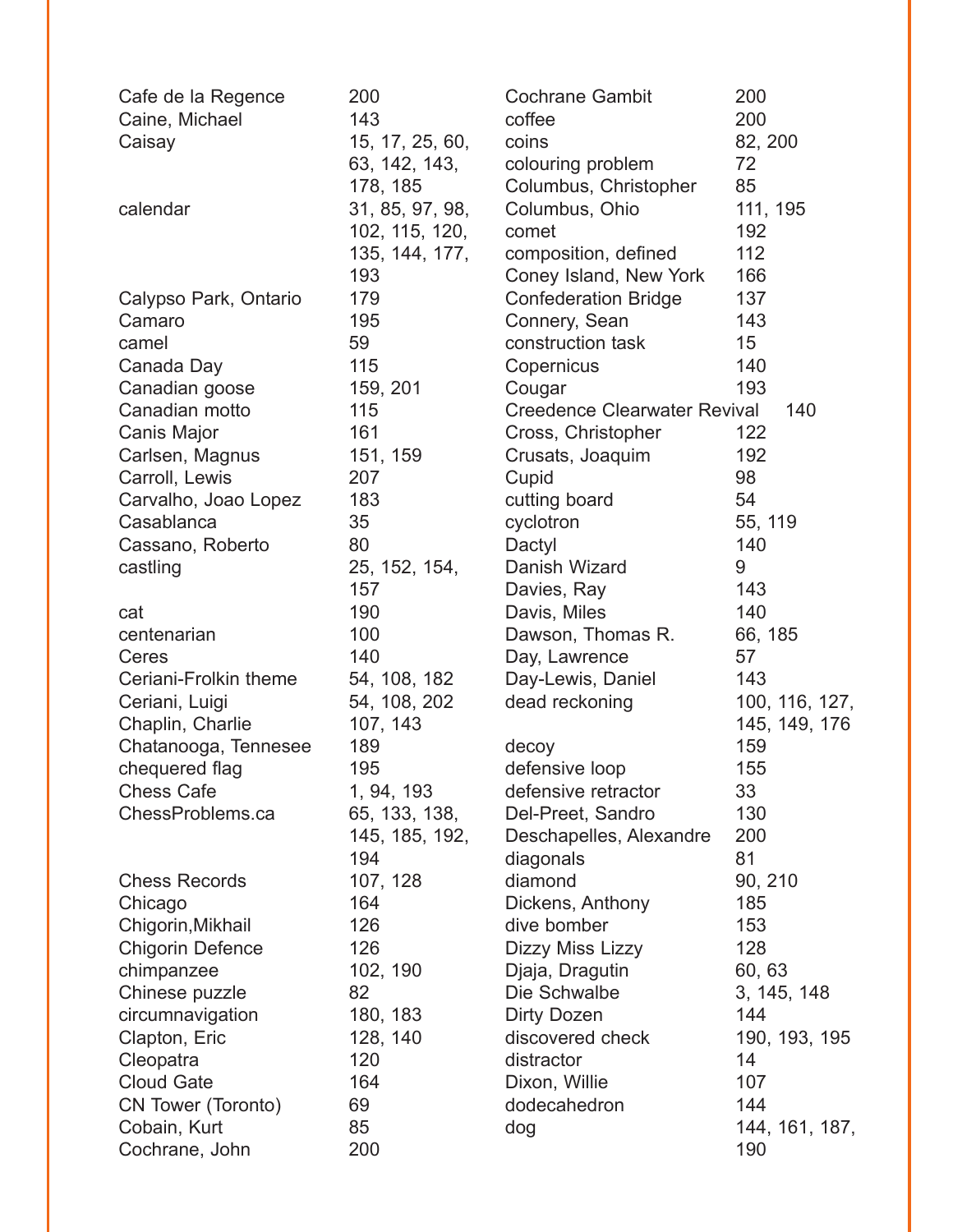| dog star                 | 161                   | feather bowling            | 65                            |
|--------------------------|-----------------------|----------------------------|-------------------------------|
| doldrums                 | 113                   | feenschach                 | 181                           |
| dolphin                  | 190                   | Fenton, Ron                | 99, 178                       |
| domination, defined      | 6                     | Ferris wheel               | 74                            |
| Donlan, Mark             | 1, 37, 94             | fianchetto                 | 52                            |
| Donovan (Leitch)         | 204                   | Fibonacci number           | 144                           |
| doornail                 | 149                   | <b>FIDE</b>                | 78                            |
| double circuit           | 65                    | Fields, W.C.               | 85, 107                       |
| double encoder           | 192                   | fifteen puzzle             | 199                           |
| double Lebowski          | 65                    | fifty-move rule            | 57, 59, 60, 63,               |
| double royal loyd        | 53                    |                            | 100, 202                      |
| double royal triple loyd | 56                    | Fine, Reuben               | 85, 153                       |
| dove                     | 199                   | Fischer, Robert            | 78                            |
| Dowd, Steven             | 21, 54, 75            | Fiske, Willard             | 45, 48                        |
| Doyle, Arthur Conan      | 83, 181               | five coins                 | 82                            |
| duck                     | 34,68                 | Florence, Italy            | 186                           |
| Dudeney, Henry           | 6, 81, 82, 83         | football                   | 118                           |
| Dudeney number           | 81                    | Ford                       | 193                           |
| Duke of Argyll           | 138                   | Fortis, Albert             | 80                            |
| Dumas, Alexandre         | $\overline{7}$        | fortress                   | 78                            |
| Dungeon prisoner         | 83                    | Forzoni, Fabio             | 80                            |
| Dutch proverb            | 57                    | Frankenstein, E.N.         | 81                            |
| duplex                   | 9                     | Franklin, Aretha           | 140                           |
| Dylan, Bob               | 140                   |                            | 153                           |
|                          | 185                   | Freud, Sigmund             |                               |
| eagle                    | 180                   | Friedman, Erich<br>frisbee | 179, 181<br>184               |
| Earhart, Amelia          |                       |                            |                               |
| Earth                    | 118, 140, 177,<br>193 | Frolkin, Andrey            | 8, 54, 108,<br>133, 150, 188, |
| Ebert, Hilmar            | 48                    |                            | 197                           |
| Edward, Prince           | 137                   | fruit loops                | 156                           |
| egalitarian bishops      | 111                   | Gabriel, Peter             | 140                           |
| Elcano, Juan Sebastián   | 183                   | Gagarin, Yuri              | 196                           |
| elephant                 | 165, 190              | galaxy                     | 205                           |
| Elkies, Noam             | 6, 149                | Galileo                    | 205                           |
| Elizabeth, Queen         | 137, 143, 196         | Galvin, Fred               | 181                           |
| <b>Elvis Effect</b>      | 138, 207              | Garcia, Jerry              | 140                           |
| Enya                     | 140                   | Garfunkel, Art             | 140                           |
| errata                   | 51                    | Geissler, Norbert          | 51                            |
| Errico                   | 153                   | ghost letters              | 192                           |
| Escher, M.C.             | 186                   | Gibb, Barry                | 143                           |
| eszett                   | 144                   | gibbon                     | 102                           |
| Evans, Richard           | 185                   | giraffe                    | 190                           |
| evaporation              | 200                   | Gijsson, Geurt             | 12                            |
| <b>Excelsior theme</b>   | 48, 115, 144,         | Golomb, Solomon            | 54                            |
|                          | 182                   | Gomez, Lefty (Vernon)      | 85                            |
| eyesight                 | 185                   | goose                      | 159                           |
| Fabel, Karl              | 19, 62, 100           | gorilla                    | 102, 190                      |
| falafel                  | 194                   |                            |                               |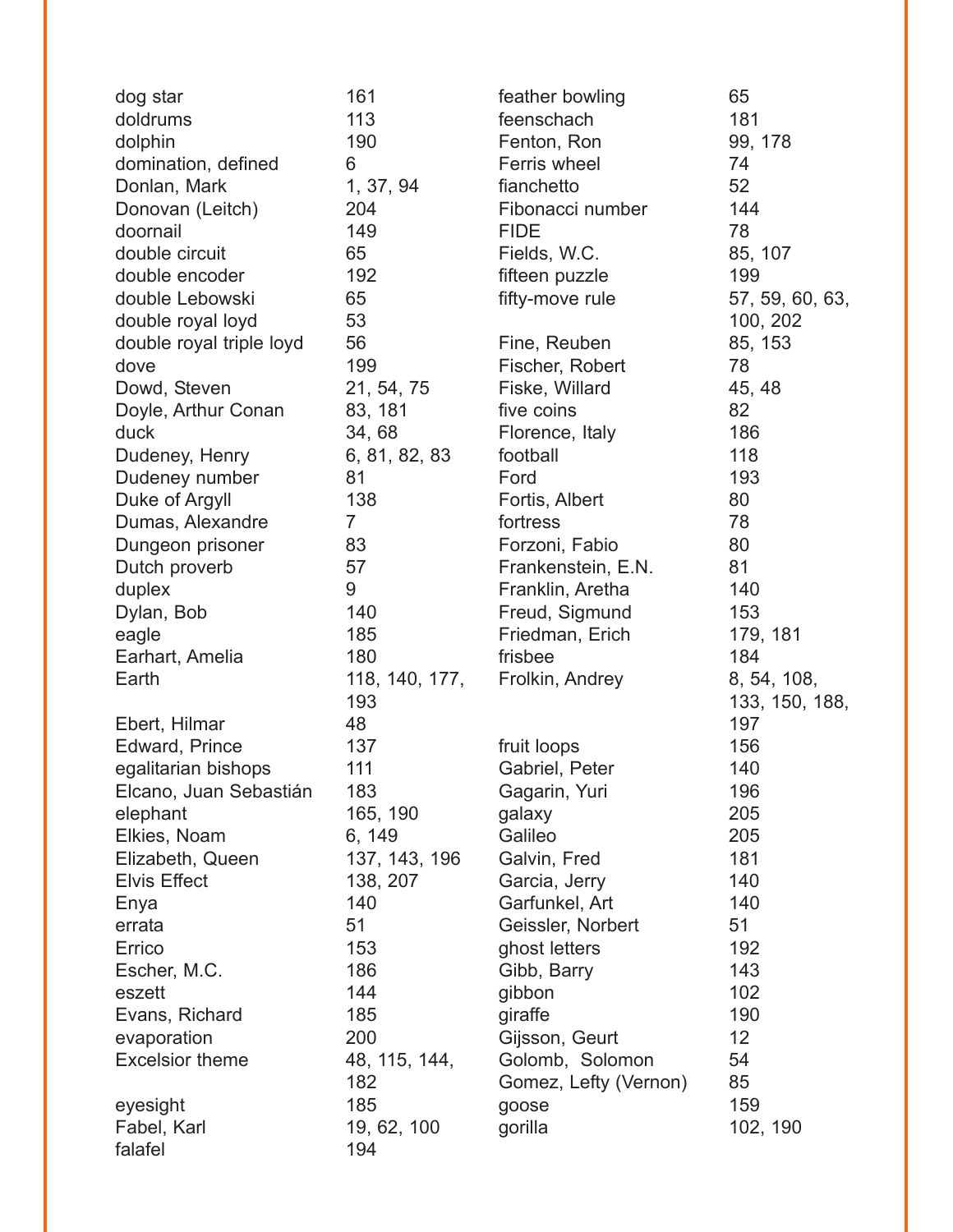| <b>Grand Funk Railroad</b> | 212             | horse                    | 185, 190     |
|----------------------------|-----------------|--------------------------|--------------|
| great apes                 | 102             | hot wheels               | 170          |
| <b>Great Attractor</b>     | 205             | Hou, Yifan               | 106          |
| <b>Greeks</b>              | 161             | hound dog theme          | 138          |
| Greenwich                  | 196             | Hubble, Edwin            | 205          |
| green eggs and ham         | 201             | hula hoop                | 184          |
| grotesque                  | 68, 100, 174,   | human                    | 102, 190     |
|                            | 211             | Hunter, James            | 36, 162      |
| Gruber, Hans               | 48              | Hurt, John               | 143          |
| Guid, Matej                | 78              | Husky the Muskie         | 129          |
| Guide to Fairy Chess       | 185             | Huxley, Aldous           | 143          |
| Guinness, Alec             | 143             | I Ching                  | 73           |
| Guinevere, Lady            | 143             | icosuplets               | 47           |
| hacky sack                 | 184             | Ida                      | 140          |
| Haley, Bill & Comets       | 140             | ideal mate               | 50, 70       |
| half move                  | 54, 75          | Ides of March            | 85           |
| Halifax, Nova Scotia       | 144, 173        | Iliad                    | 194          |
| halloween                  | 195             | Illingworth, Max         | 16           |
| halloween problem          | 72              | Imagine (song)           | 212          |
| Harding, John              | 180             | impostor                 | 8            |
| Hardy, Oliver              | 107             | index                    | 146          |
| <b>Harmonius Hound</b>     | 22, 42, 68, 73, | <b>Inspector Rebus</b>   | 210          |
|                            | 81, 82, 84,     | interstate 70            | 195          |
|                            | 103, 117, 121,  | intimidated king         | 57           |
|                            | 125, 129, 131,  | inverted loyd            | 5            |
|                            | 136, 139, 141,  | isogram                  | 192          |
|                            | 152, 154, 157,  | Itowaka                  | 140          |
|                            | 169, 175, 182,  | Jackson, Mahalia         | 140          |
|                            | 191             | Jacobi                   | 187          |
| Harrison, George           | 109, 140        | j'adoube                 | 127          |
| Heisman, Dan               | 27, 54, 75,     | Jaenisch, Carl           | 6            |
|                            | 190             | Jagger, Mick             | 143          |
| helpmate                   | 48, 195         | jalopy                   | 195          |
| help retractor             | 33              | Jansson, Tove            | 98           |
| Hendrix, Jimi              | 140             | January                  | 98           |
| Herschel, William          | 140             | Jarvis, Anna             | 91           |
| High Roller (Las Vegas)    | 74, 95          | Jefferson City, Missouri | 173          |
| Hitchcock, Alfred          | 143             | Jethro Tull              | 212          |
| Hocking Hills, Ohio        | 173             | jigsaw puzzle            | 54           |
| Hodgson, Julian            | 78              | John, Elton              | 143          |
| Holiday, Billie            | 140             | Johnson, Robert          | 191          |
| Holly, Buddy               | 140             | Jones, Ernest            | 153          |
| Holm, lan                  | 143             | Jones, Susannah M.       | 100          |
| Holmes, Sherlock           | 30, 54, 82, 83, | Jones, Tom               | 143          |
|                            | 99              | July                     | 115          |
| Holtom, Gerald             | 199             | Juneteenth               | 111          |
| homebase                   | 8, 197, 201     | Jupiter                  | 98, 140, 193 |
| Homer                      | 194             | Kama Sutra               | 73           |
| Hopkins, Anthony           | 143             | Kapoor, Anish            | 164          |
| Horowitz, I.A.             | 15, 178         | Karjakin, Sergey         | 159          |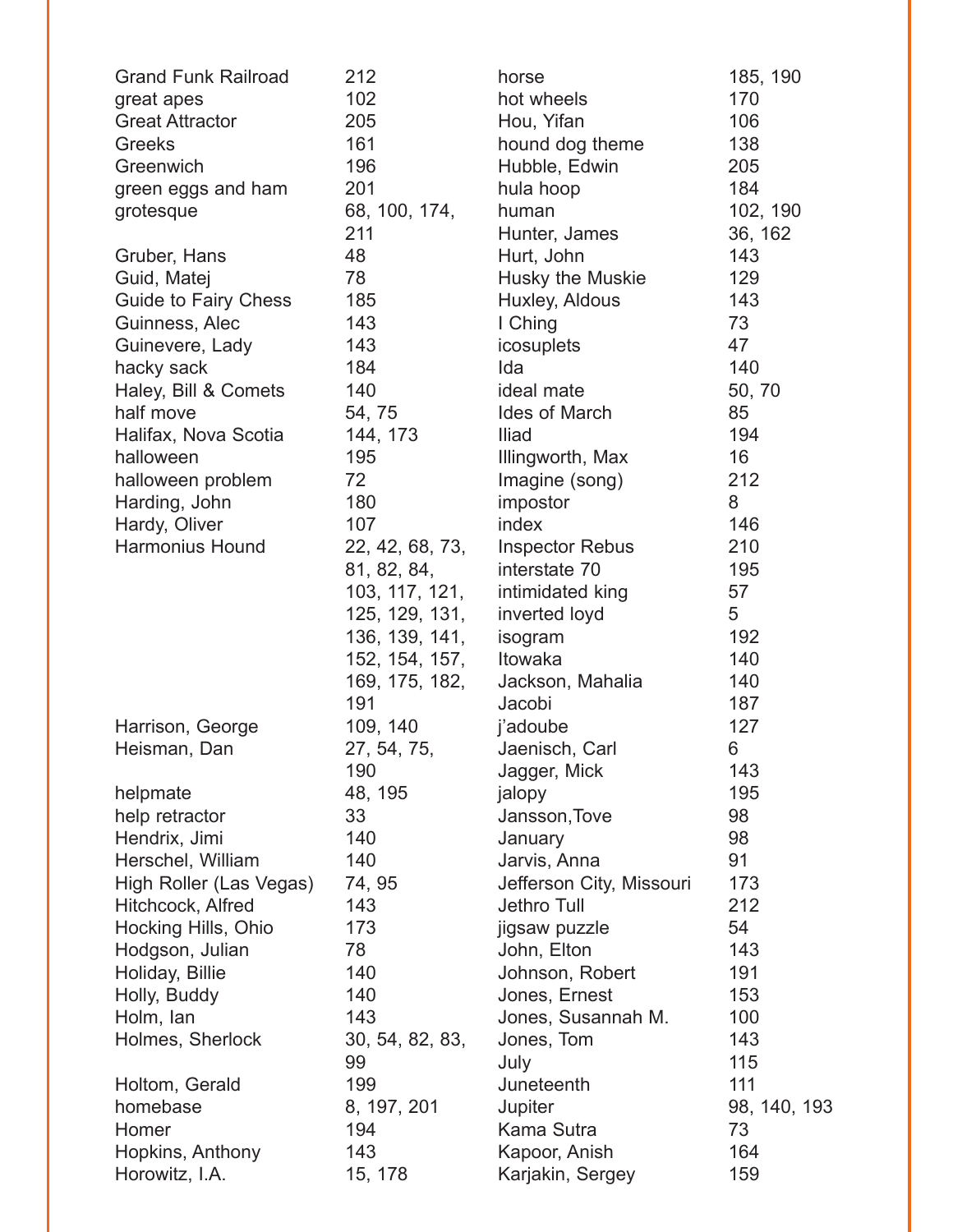| Karpov, Anatoly         | 73, 140        | lime in the coconut    | 178             |
|-------------------------|----------------|------------------------|-----------------|
| Keith, Alexander        | 144, 194       | lion                   | 190             |
| Kemp, Charles           | 211            | Liskovetz, Valery      | 15, 178         |
| Kennedy, John           | 196            | Liverpool, Nova Scotia | 124             |
| Kenora, Ontario         | 129            | Lloydminster           | 212             |
| Kepler telescope        | 205            | London Eye             | 74              |
| Keym, Werner            | 191            | Longfellow, Henry W.   | 48              |
| <b>Keystone Cops</b>    | 107            | Loop of Death          | 198             |
| <b>Kicking River BC</b> | 138            | Loop of Doom           | 179             |
| Kierkegaard, Søren      | 178            | Loopology              | 155             |
| king pairs              | 133            | loop origins           | 162, 179        |
| king paths              | 62             | Lopez, Ruy             | 100             |
| Kingsley, Ben           | 143            | Louise, Princess       | 138             |
| knighthood              | 143            | Loyd, Sam              | 1, 6, 33, 45,   |
| knight marauder         | 125            |                        | 48, 81, 199     |
| Knopfler, Mark          | 140            | lucky number           | 123, 186        |
| Koltanowski, George     | 27             | Luzhin Defence         | 45              |
| Kopyl, Valery           | 133            | Madachy, Joseph        | 36, 162         |
| Kornilov, Andrei        | 188, 210       | Magellan, Ferdinand    | 183             |
| Korolev, Sergei         | 196            | Magic Mountain         | 172             |
| Koufax, Sandy           | 189            | mahjong                | 144             |
| Kruschev, Nikita        | 196            | Mantle, Mickey         | 189             |
| Kurchan, Rodolfo        | 181            | March                  | 85, 98          |
| Labelle, François       | 14, 102, 139,  | <b>Mars</b>            | 98, 140, 186    |
|                         | 141, 147, 155, | Marseillais chess      | 2, 7, 80        |
|                         | 162, 187       | Marshall, Frank        | 78              |
| Lancelot, Sir           | 143            | Martin, George         | 143             |
| Lake Louise, Alberta    | 138            | Marx, Groucho          | 107             |
| Lake Ontario            | 173Landau,     | Marx, Harpo            | 107             |
| Edmund                  | 15             | massacre proof game    | 197             |
| Lange, Max              | 48             | massacre series-mate   | 211             |
| Lasker, Emanuel         | 81, 147        | math                   | 24, 54, 61, 62, |
| Latin                   | 85, 102, 115,  |                        | 73, 81, 82, 83, |
|                         | 120, 148       |                        | 90, 107, 122,   |
| Laurel, Stan            | 107            |                        | 23, 133, 144,   |
| Lawrence, Ernest        | 55, 119        |                        | 147, 177, 188,  |
| leap day                | 97, 187        |                        | 195             |
| Led Zeppelin            | 140            | <b>Matrix</b>          | 192             |
| Lee, Alvin              | 212            | May                    | 150             |
| Lee, Christopher        | 143            | Maybelline             | 107             |
| Leibniz, Gottfried      | 210            | Mayflower              | 107             |
| Leighton, Edmund B.     | 143            | Mays, Willie           | 189             |
| Leko, Peter             | 73             | mazes                  | 69, 189         |
| Lennon, John            | 128, 140, 212  | McCartney, Paul        | 140, 143        |
| Levitsky, Stefan        | 78             | <b>Mellow Yellow</b>   | 204             |
| Lilius, Aloysius        | 97             | Menchik, Vera          | 90              |
| Lim, Yan                | 45, 193        | <b>Mercury</b>         | 98, 193         |
|                         |                |                        |                 |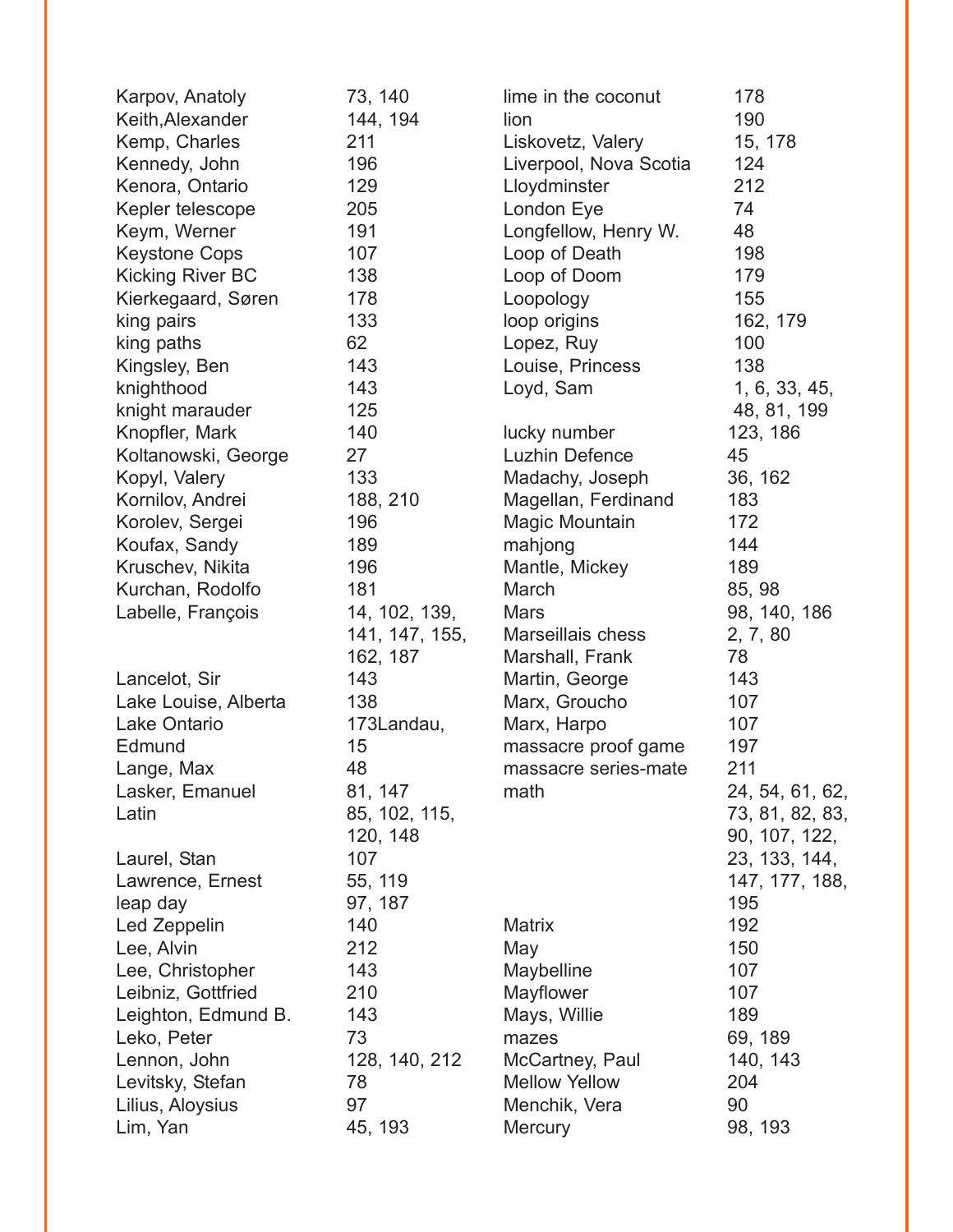| Mercury, Freddie          | 140, 193      | Neptune                      | 98             |
|---------------------------|---------------|------------------------------|----------------|
| Mercury, Project          | 196           | neural stumpers              | 190            |
| meredith                  | 78            | neuron                       | 190            |
| merry-go-round            | 74, 199       | New London, Connecticut      | 173            |
| mesh                      | 186           | New York Clipper             | 129            |
| mesh weaver               | 186           | <b>New York Giants</b>       | 189            |
| meteor, meteorite         | 140           | New York-New York casino 198 |                |
| Miles, Anthony            | 57            | Nickoloff, Bryon             | 57             |
| Milky Way                 | 205           | Nilsson, Harry               | 178            |
| Minneapolis, Minnesota    | 179           | Nimoy, Leonard               | 140            |
| <b>Mission Impossible</b> | 26            | nonuplets                    | 10, 35         |
| <b>Missouri</b>           | 123           | Noonan, Fred                 | 180            |
| misspeller                | 150, 192      | normal side                  | 21, 57, 78     |
| mobility                  | 24, 147       | North Dakota                 | 173            |
| model mate                | 5             | <b>Northwest Territories</b> | 137            |
| Mojave Desert             | 173           | nose                         | 187            |
| monad                     | 210           | notation                     | 30, 42, 48,    |
| monkey                    | 102, 144, 146 |                              | 133, 134       |
| monkey chess              | 102           | nuclear disarmament          | 199            |
| Monopoly                  | 200           | number 12                    | 144            |
| Montreal                  | 137           | number 64                    | 73             |
| <b>Moody Blues</b>        | 177           | number 70                    | 195            |
| moon                      | 97, 140, 193  | number 123                   | 123            |
| Moore, Henry              | 143           | number 144                   | 144            |
| Moore, Roger              | 143           | Nunavut                      | 137            |
| moose                     | 115, 135      | Nunn, John                   | 3, 21          |
| Moosehead                 | 151           | nuns, Portuguese             | 48             |
| Moriarty                  | 99, 174       | Obi-Wan Kenobi               | 143j           |
| Morrison, Jim             | 188           | oblique                      | 81             |
| Morrison, Van             | 143           | obtrusive                    | 25             |
| <b>Mothers Day</b>        | 91, 150       | octave                       | 144            |
| Motorhead                 | 140           | October                      | 31, 98         |
| motto                     | 115           | octuplets                    | 31, 35         |
| mouse                     | 190           | Odessa, Texas                | 138            |
| mule                      | 171, 208      | Ogden, Henry                 | 180            |
| multiambiguity            | 192, 194      | olive branch                 | 199            |
| multicoder                | 192, 201      | Olivier, Laurence            | 143            |
| multiloop                 | 181, 184, 198 | Omelchuk, Nina               | 133, 188, 192, |
| multiplex                 | 27, 79        |                              | 194, 195, 197, |
| Music of the Spheres      | 140           |                              | 199, 202, 207  |
| musical scale             | 144           | Ono, Yoko                    | 128            |
| Mutiny on the Bounty      | 73            | ophthalmology                | 185            |
| Muzychuk, Mariya          | 93            | oranges                      | 167            |
| Nabokov, Vladimir         | 45, 140       |                              |                |
| <b>NASA</b>               | 196           |                              |                |
| Nelson, Eric              | 180           |                              |                |
| <b>Neo</b>                | 192           |                              |                |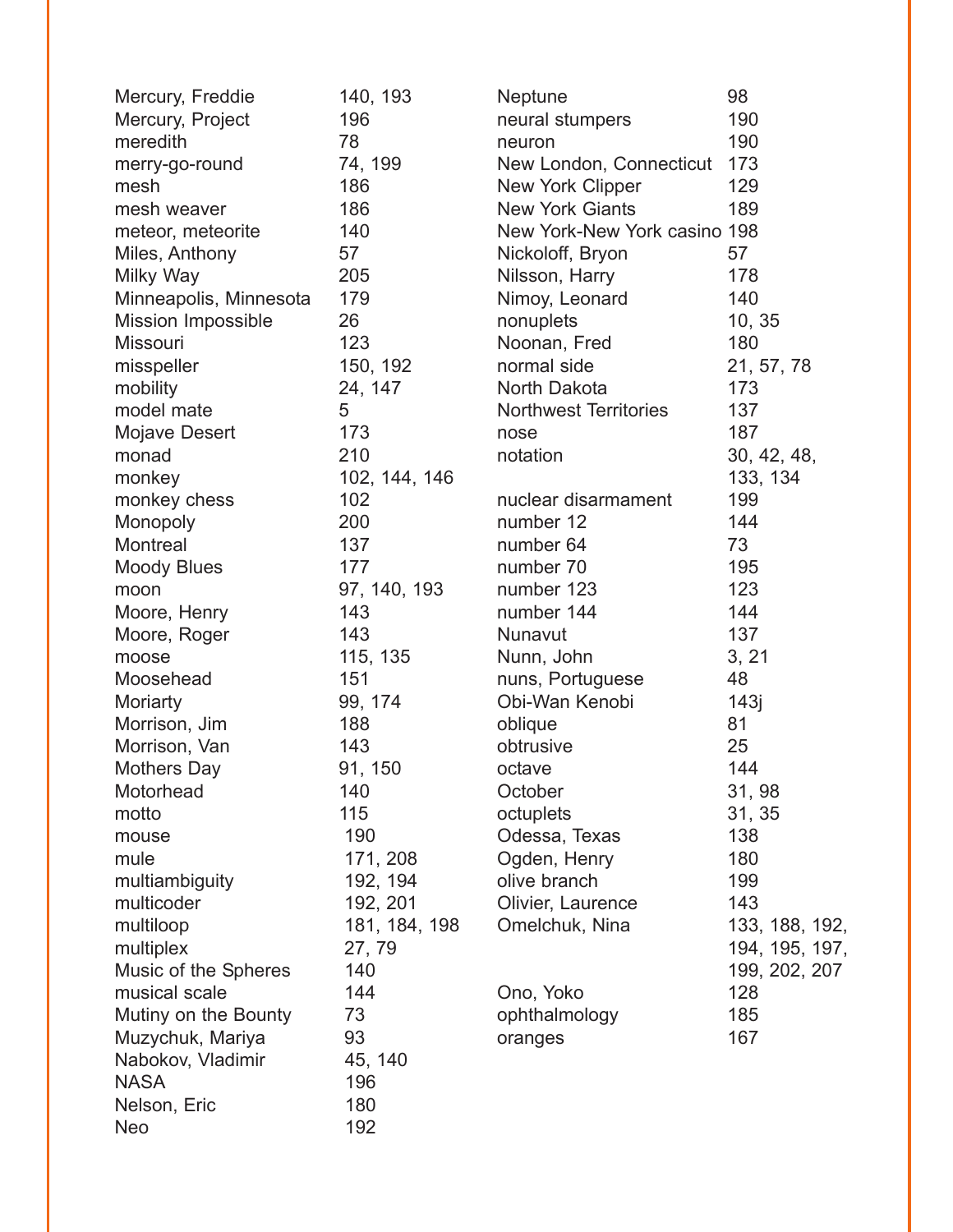| <b>Orange Blossom Special</b> | 167             | Poitier, Sidney               | 143             |
|-------------------------------|-----------------|-------------------------------|-----------------|
| orangutan                     | 102, 190        | Polgar, Judit                 | 87              |
| Orbán effect                  | 3, 22, 38, 52,  | Pollard, Gordon               | 181             |
|                               | 64, 77, 88, 99, | Popov, Grigory                | 133             |
|                               | 103, 108, 112,  | <b>Prince Edward Island</b>   | 137, 173        |
|                               | 129, 131, 141,  | Pritchard, David              | 80              |
|                               | 163, 174, 197,  | Presley, Elvis                | 140, 207, 212   |
|                               | 203             | Problemas (Spanish)           | 133, 192        |
| Orbán, Tibor                  | 3               | Problemist, The               | 181             |
| orbit                         | 140             | <b>Procol Harum</b>           | 140, 212        |
| Østmoe, Geir Sune Tallaksen   | 57, 116         | Pronkin theme                 | 62, 68, 141,    |
| <b>Oxford Companion</b>       | 63              |                               | 197, 203        |
| Pacific Ocean                 | 183             | proof game trivia             | 14, 141         |
| Pacurar, Cornel               | 65, 192         | pro-passer theory             | 188, 191, 192,  |
| Page, Jimmy                   | 140             |                               | 194, 201, 210   |
| parity                        | 51              | pseudo-septuagenarianism 195  |                 |
| pasta                         | 52              | psycho cycle                  | 55              |
| Pavarotti, Luciano            | 140             | psychology                    | 153             |
| peace button                  | 199             | Ptolemy                       | 140             |
| peace symbol                  | 199             | pudding                       | 64              |
| Peace Train (song)            | 212             | pumpkin & heron               | 72              |
| Pelee Island                  | 137             | Put-in-Bay, Lake Erie         | 173             |
| pentagonal dodecahedron       | 144             | puzzle, defined               | 1, 112          |
| pentomino                     | 54              | <b>Puzzle King</b>            | 1, 33, 53       |
| perpetual check               | 57, 59, 60, 63  | <b>Puzzlers Cup</b>           | 27, 54, 62, 75, |
| Perplexities                  | 83              |                               | 124             |
| Persian prince                | 33, 45          | Pythagoras                    | 212             |
| Petrosian, Tigran             | 73, 78          | quadruplex                    | 9               |
| Petrovic, Nenad               | 36, 84          | Queen (band)                  | 193             |
| phantom capture               | 46, 139         | Queen of the Air              | 180             |
| Philippines                   | 183             | Quintilis                     | 115             |
| Piazzi, Giuseppe              | 140             | quintuplets                   | 44              |
| Picasso, Pablo                | 199             | R <sub>2</sub> D <sub>2</sub> | 134             |
| Pictor, Albertus              | 145             | rabbit                        | 117             |
| Pierre, South Dakota          | 206             | Rankin, lan                   | 210             |
| pig                           | 190             | raven                         | 190             |
| <b>Pink Floyd</b>             | 140             | rebus                         | 133, 148, 150,  |
| <b>Pitcairn Island</b>        | 73              |                               | 188, 192        |
| planets                       | 98, 118, 140    | rebus index                   | 188             |
| <b>Plastic Ono Band</b>       | 128             | rebus (non-chess)             | 148, 188, 192,  |
| Plato                         | 144             |                               | 194             |
| Platonic solid                | 144             | rebus transformation          | 202             |
| plow                          | 208             | rebus types                   | 188             |
| Pluto                         | 98, 140         | <b>Red Deer</b>               | 194             |
| plutonium                     | 119             | Redwood Park, California      | 138             |
| poems                         | 48, 85, 105,    | Regina, Saskatchewan          | 150             |
|                               | 118, 123, 132,  | Reichhelm, Gustavas           | 27, 81          |
|                               | 161, 177        | Reinhardt, Django             | 140             |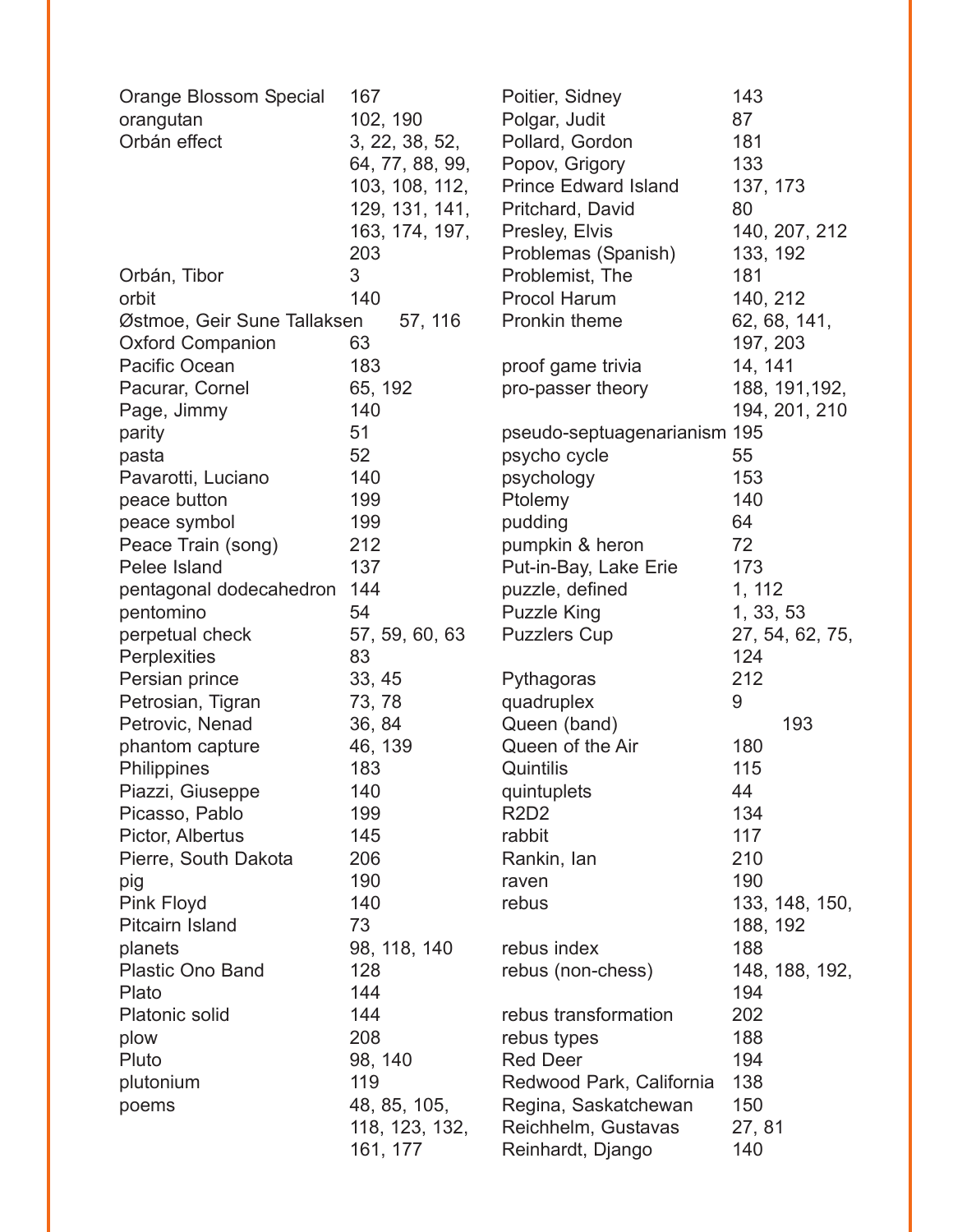| Reshevsky, Sammy        | 143             | Schmid, Lothar                | 78             |
|-------------------------|-----------------|-------------------------------|----------------|
| Reti, Richard           | $\overline{7}$  | <b>Scholar's Mate</b>         | 69             |
| retractor               | 33, 45          | sector                        | 192, 193,      |
|                         |                 |                               | 194            |
| retrograde analysis     | 3, 30, 42, 178, | selfmate                      | 48             |
|                         | 191             | self-stalemate                | 54             |
| retro-loyd              | 102             | series-mover                  | $\overline{2}$ |
| retro perpetuity        | 212             | series self-stalemate         | 54             |
| retrostalemate          | 145, 199, 202,  | set play                      | 48             |
|                         | 207             | Seynaeve, Kevan               | 57             |
| rex multiplex           | 27              | Schlechter, Carl              | 73             |
| Reytsen, Yevhen         | 133             | Schwarzkopf, Bernd            | 181            |
| rhombus                 | 90, 122         | Schweig, Géza                 | 8              |
| rhomboid                | 122             | Scott, Lisabeth               | 127            |
| Richard, Cliff          | 143             | Secker, Jexon                 | 181            |
| Richard, Little         | 128             | semaphore                     | 199            |
| Richards, Keith         | 143             | seventy-five move rule        | 100            |
| Richter, Mario          | 174             | <b>Sextilis</b>               | 120            |
| right to castle         | 26, 157         | Seuss, Dr.                    | 201            |
| Riihimaa, Olavi         | 62, 100         | <b>Seventh Seal</b>           | 145            |
| roller coasters         | 166, 172        | Shakespeare, William          | 149            |
| <b>Rolling Stones</b>   | 140             | Shanghai                      | 198            |
| Romans                  | 31, 98, 115,    | Shankar, Ravi                 | 143            |
|                         | 120, 161,       | Shepard, Alan                 | 196            |
|                         | 193             | Shiek Yerbouti                | 192            |
| Roman numerals          | 64, 195         | Shinkman, William             | 15             |
| Ronson, Mick            | 186             | shm-reduplication             | 178            |
| rookball                | 65              | Shoshone Falls, Idaho         | 173            |
| rook bishop exclusion   | 193, 204        | significant goof average SGA  | 51             |
| rook hooks              | 83              | Simon, Paul                   | 85, 140        |
| rookless PG             | 139, 141        | Sinatra, Frank                | 140            |
| Ropke, Vilhelm          | 93              | Singapore flyer               | 74             |
| Rossow, J.              | 80              | <b>Sirius</b>                 | 161            |
| Rothenberg, P.L.        | 15, 178         | sixteen pieces                | 36, 39         |
| roundabout              | 117             | <b>Sky Calibre waterslide</b> | 198            |
| Rouse, Ervin            | 167             | slavery                       | 111            |
| Rowland, Thomas         | 48              | Slovenia                      | 198            |
| Rowland, Frideswide     | 48              | Sly & Family Stone            | 212            |
| <b>Royal Obsevatory</b> | 196             | Smith, Lowell                 | 180            |
| Ruth, Babe (George)     | 85              | smörgåsbord                   | 62             |
| Salem, Oregon           | 138             | Smullyan, Raymond             | 30             |
| San Francisco Giants    | 189             | Snake River, Idaho            | 173            |
| San Segundo, Héctor     | 181             | Snellen eye chart             | 185            |
| Santana, Carlos         | 140             |                               |                |
| Satriani, Joe           | 140             |                               |                |
| Saturn                  | 98              |                               |                |
| Savalas, Telly          | 144             |                               |                |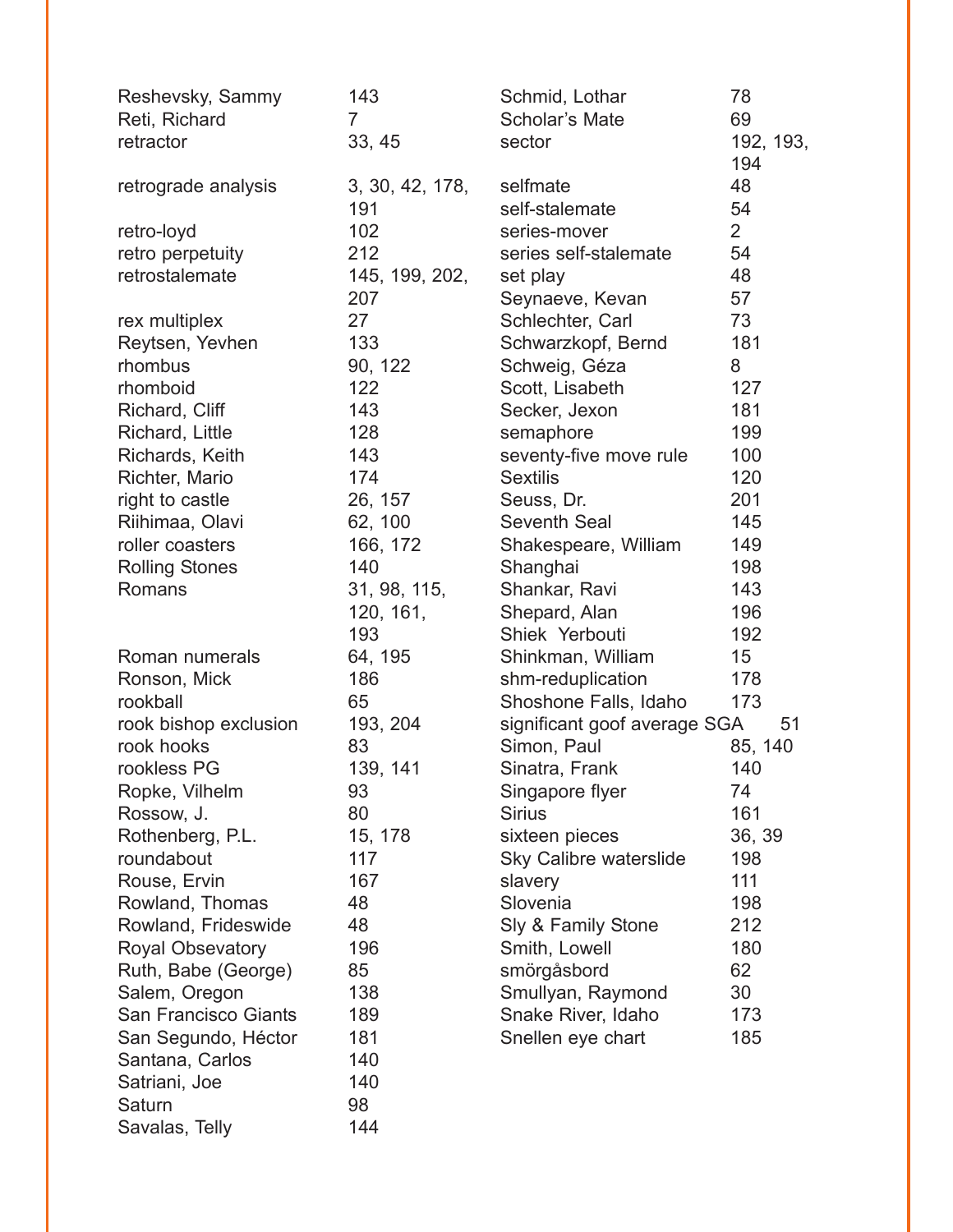| <b>Soviet Union</b>               | 196           | theory of everything         | 212            |
|-----------------------------------|---------------|------------------------------|----------------|
| space race                        | 196           | <b>Tholia</b>                | 186            |
| space-time continuum              | 212           | Thompson, Walter             | 39, 81         |
| spaghetti                         | 52            | threefold repetition         | 57, 59, 60, 63 |
| Spassky, Boris                    | 78            | time loop                    | 174, 197, 202  |
| sphere chess                      | 118           | Timmins, Ontario             | 144            |
| spheroid                          | 118           | Tjäder, Jesper               | 198            |
| Sphinx                            | 81            | Tkachenko, Sergey I.         | 192            |
| spiders                           | 186           | Toronto                      | 69, 128, 173,  |
| Spiegel, Elizabeth                | 54, 75, 128   |                              | 200            |
| Spike (1.g4)                      | 209           | Toronto classes              | 1, 69, 190     |
| Spock, Mr.                        | 140           | <b>Toronto Maple Leafs</b>   | 146            |
| Springsteen, Bruce                | 140           | tractor                      | 208            |
| Sputnik                           | 196           | triple redundancy            | 192            |
| squares on board                  | 73            | Trojan War                   | 194            |
| squirrel                          | 190           | Tüngler, Arno                | 51             |
| Staffordshire, England            | 172           | Turturro, John               | 45             |
| Star of Nanchang                  | 74            | <b>Twelve Monkeys</b>        | 144            |
| <b>Star Trek</b>                  | 186           | twin                         | 10             |
| Starr, Ringo                      | 140, 143, 200 | Two Hundred (200) Motels 200 |                |
| Steinitz, Wilhelm                 | 126           | Ukrainian Student Olympiad   | 148            |
| Stevens, Cat                      | 212           | <b>Ukraine</b>               | 197, 210       |
| Stewart, Patrick                  | 143           | <b>Ultimate Themes</b>       | 185            |
| Stewart, Rod                      | 143           | unbitrium                    | 123            |
| <b>Sting</b>                      | 151           | undecaplets                  | 10, 40         |
| Stipulations (Ron Fenton)         | 178           | unicosuplets                 | 47             |
| Storisteanu, Adrian               | 15, 16, 17,   | unquadquadium                | 144            |
|                                   | 60, 100, 142, | Utah                         | 195            |
|                                   | 162, 178      | value of pieces              | 24, 147        |
| <b>St. Peters Lake</b>            | 201           | Valladão theme               | 42, 54, 84     |
| <b>Strand</b>                     | 83            | Vancouver                    | 100, 137       |
| <b>Strawberry Fields Festival</b> | 212           | Van Laguun, Carl             | 135            |
| string theory                     | 212           | Vaughn, Colin                | 181            |
| Sudbury, Ontario                  | 144           | Venus                        | 98, 102        |
| Supergranddaughter                | 95            | Verne, Jules                 | 181            |
| superproblem.ru                   | 133           | Vicary, Elizabeth            | 54, 75, 128    |
| Sutherland, Donald                | 144           | Vicent, Francesc             | 140            |
| switchback                        | 3             | Victoria BC                  | 137            |
| switcheroo-helpmate               | 195           | Victoria Day                 | 137            |
| synchrotron                       | 178, 196      | Victoria Island              | 137            |
| synthetic game                    | 14            | Victoria, Queen              | 137, 138       |
| Tartakower, Saveilly              | 51, 102       | Victoria (ship)              | 183            |
| <b>Tatort Schachbrett</b>         | 208           | vision                       | 185            |
| tempo move                        | 3             | void                         | 113, 118, 134, |
| Ten Years After                   | 212           |                              | 159, 171       |
| tetractys                         | 212           | vomoronasal organ            | 187            |
| tetromino                         | 54            | Voorman, Klaus               | 128            |